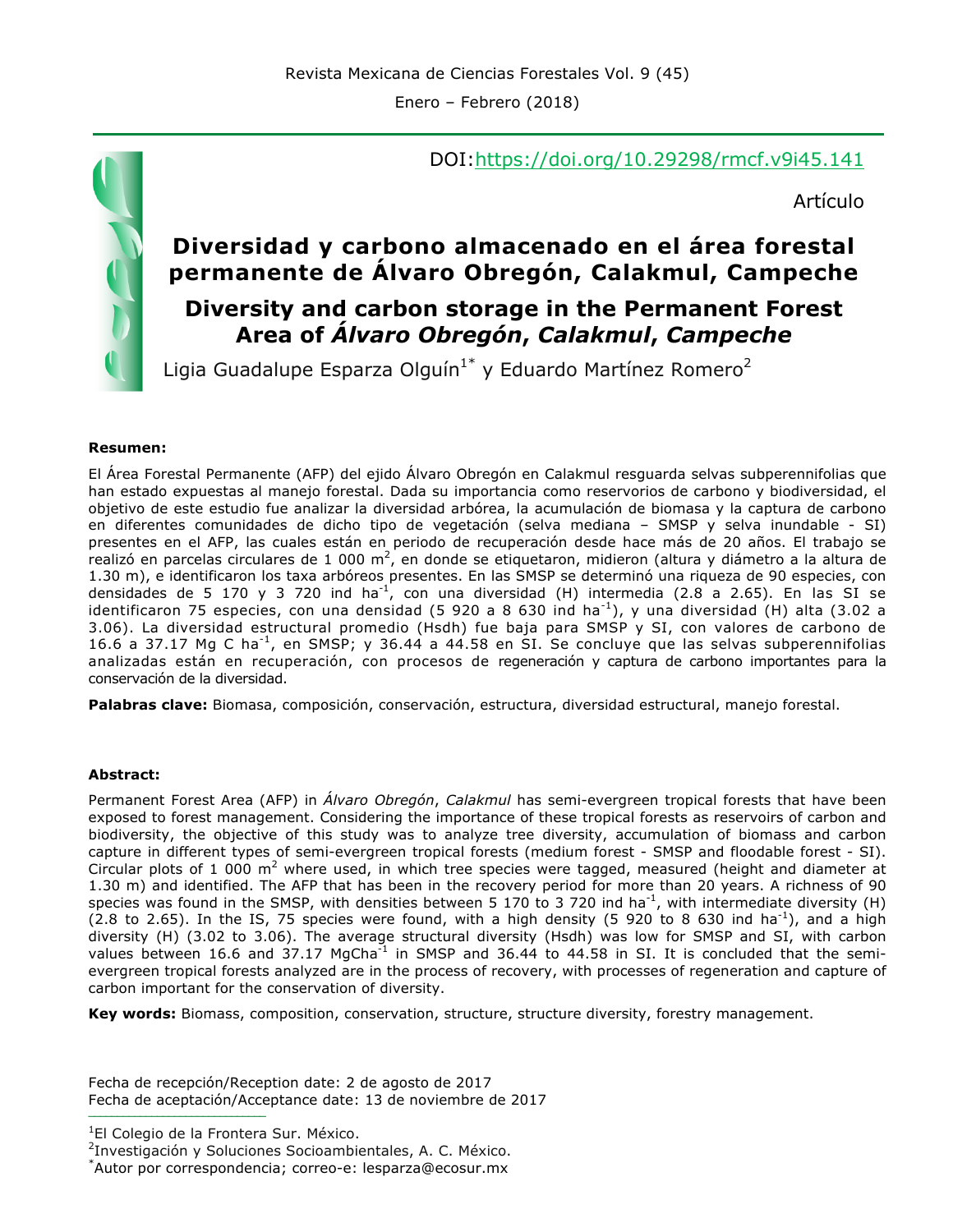## **Introduction**

In Mexico, the southern region of the *Yucatán* peninsula is considered one of the largest rainforest areas; the rainforests in the region of *Calakmul* stand out because of their diversity, extension and conservation status (Martínez and Galindo, 2002). These have been exposed, from the *Maya* up to the new settlers who arrived at the end of the decade of the 1960s to various human activities among them are agriculture, stockbreeding and timber extraction (Aryal *et al*., 2014; García-Licona *et al*., 2014). This has resulted in a heterogeneous mosaic of vegetation in different successional stages, from mature forests to early stages of succession, which allows them to maintain a high floristic diversity (Martínez and Galindo, 2002; Vester *et al*., 2007), and to exhibit areas with different potentials as carbon reservoirs (mature forests) or with high rates of carbon capture (early and intermediate successional stages) (Aryal *et al*., 2014; Aryal *et al*., 2017).

The rainforests of *Calakmul* are home to 23 plant associations with more than 1 500 species (Martínez and Galindo, 2002). A carbon storage of up to 99.56 mg C ha<sup>-1</sup> is cited for mature forests; 40.89 - 55.52 mg C ha<sup>-1</sup> have been estimated for the secondary forests aged 20 to 35 years, and  $11.72$  - 28.92 mg C ha<sup>-1</sup>, for secondary vegetation between 4 and 10 years of age.

At the global level, that the loss of biodiversity and the increase in the concentration of carbon dioxide in the atmosphere is considered to contribute to global warming. These are the most important problems from an environmental point of view. It is therefore essential to analyze the potential of the forest areas to contribute to the maintenance of biodiversity and to reduce the concentration of atmospheric  $CO<sub>2</sub>$ . In this context, the objective of this paper is to analyze the tree diversity, the accumulation of biomass and carbon capture by the air component in different types of semi-evergreen (medium and floodplain) forests of the Permanent Forest Area (AFP) of *Ejido Álvaro Obregón* in *Calakmul, Campeche.*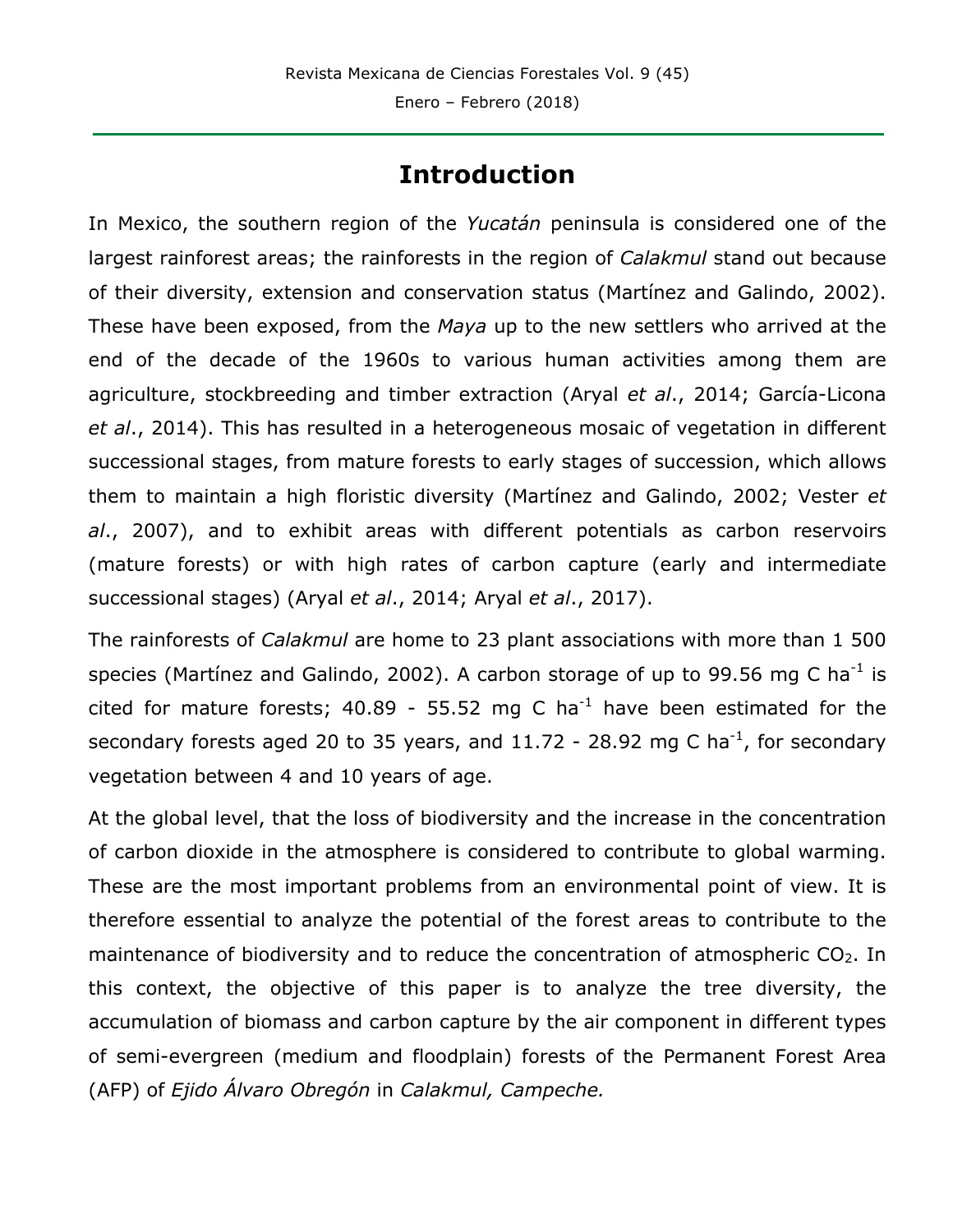### **Materials and Methods**

#### **Location**

*Ejido Álvaro Obregón* is located 10 km away from *Xpujil*, *Calakmul* municipality, Campeche, at 265 m of altitude, at the coordinates 18°35'33'' N and 89°25'04'' W. The area is bordered to the north by land owned by the nation; to the south, by *Xpujil* and the *Sinaí*; to the east, by *Ejido Nuevo Becal*, and to the west, by national land and by *Ejidos El Porvenir* and *Valentín Gómez Farías*. The soils in the *ejido* are rendzinas, Vertic and Gleic Gleysols, Gleic Vertisol, and Lithic Cambisol (García and Pat, 2000; Márdero *et al.,* 2012). The climate is warm sub-humid with summer rains  $(Aw_1)$ . The vegetation types correspond to medium semi-evergreen forests (SMQ), low semi-evergreen rainforests (SBQ), and low floodplain semi-evergreen forests (SBQI), known locally as lowlands (Martínez and Galindo, 2002).

The history of forest management in the *ejido* began around 1940, with the extraction of gum and the consequent occupation of the territory by *chicleros* camps. By the end of the 1940s, the forestry company *Caobas Mexicanas S.A.* was established; this company extracted timber from *Calakmul* and *Quintana Roo* during almost 40 years (Martínez, 2010). In 1968, the *ejido* was officially constituted, maintaining its forest vocation. During the 1993-1996 period, a forest inventory system was developed for the Forest Management Program in an area of 10 000 hectares, assigned as the Permanent Forest Area (PFA), which was evaluated in this study. The predominant vegetation of this area is the semi-evergreen forest, particularly the medium-sized and floodplain forests (Herrera-Gloria, 2007).

### **Selection of plots and sampling design**

A tour was made to the PFA of *Álvaro Obregón* together with the person responsible for the management; six areas were selected: four in the medium semi-evergreen forest (MSEF) and two in the medium floodplain forest (IF). The selection took into account the accessibility of those areas that have not been used for agricultural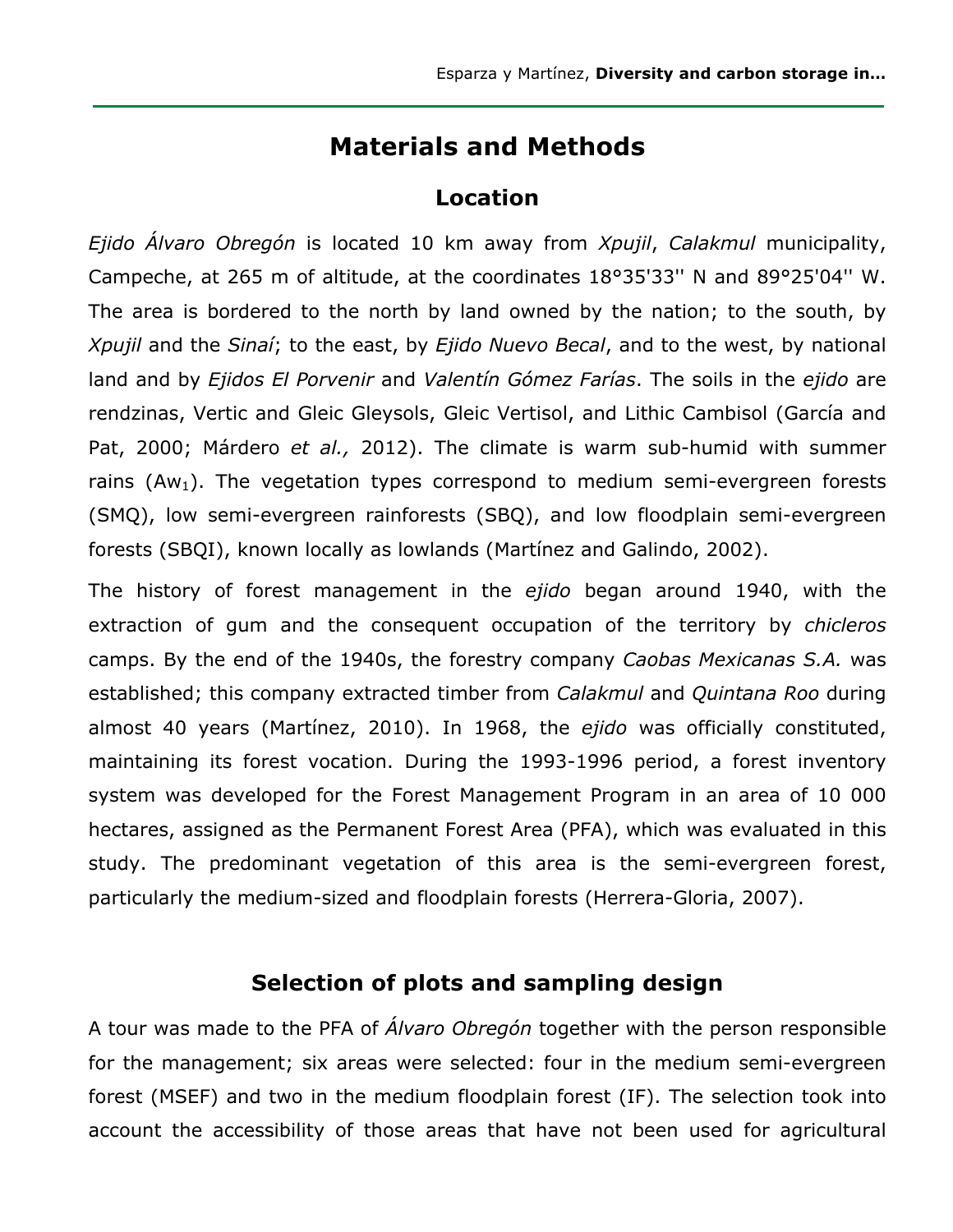activities and were excluded from forest utilization since 1990, so that the process of recovery exceeds 20 years.

In each area of selected vegetation a rectangular plot of 20  $\times$  50 m (1 000 m<sup>2</sup>), subdivided with a 20  $\times$  20 m (400 m<sup>2</sup>) was established. The arboreal individuals with a diameter at breast height (DBH) of 1 cm or more were labeled, taxonomically identified and measured for height with a Vertex IV, Hanglöf and DBH with a Forestry Suppliers diametric tape model 283D/5m. In the rest of the 1 000  $m<sup>2</sup>$ plot, *i.e.* the remaining 600 m<sup>2</sup>, took the same data for individuals with DBH equal to or above 2.5 cm.

The taxonomic identification was carried out with the help of two expert parataxonomists (Mr. Demetrio Álvarez Montejo and Mr. Manuel Arana) used the listing of Martínez *et al.* (2001).

# **Floristic composition of species, structure of the arboreal vegetation and structural diversity**

Based on the data for taxonomic identity, a floristic list was made for each plot, and the taxonomic data were corroborated and, when appropriate, updated with the databases of the The Plant List specialized website (www.theplantlist.org) and of the Missouri Botanical Garden (www.tropicos.org) (The Plant List, 2013; Tropicos, 2013). Both the richness and the number of species were estimated per sampling unit (plot). The diversity was calculated with the Shannon-Wiener index (H') using the formula (Magurran, 2004):

$$
H = -\sum P i * log Pi
$$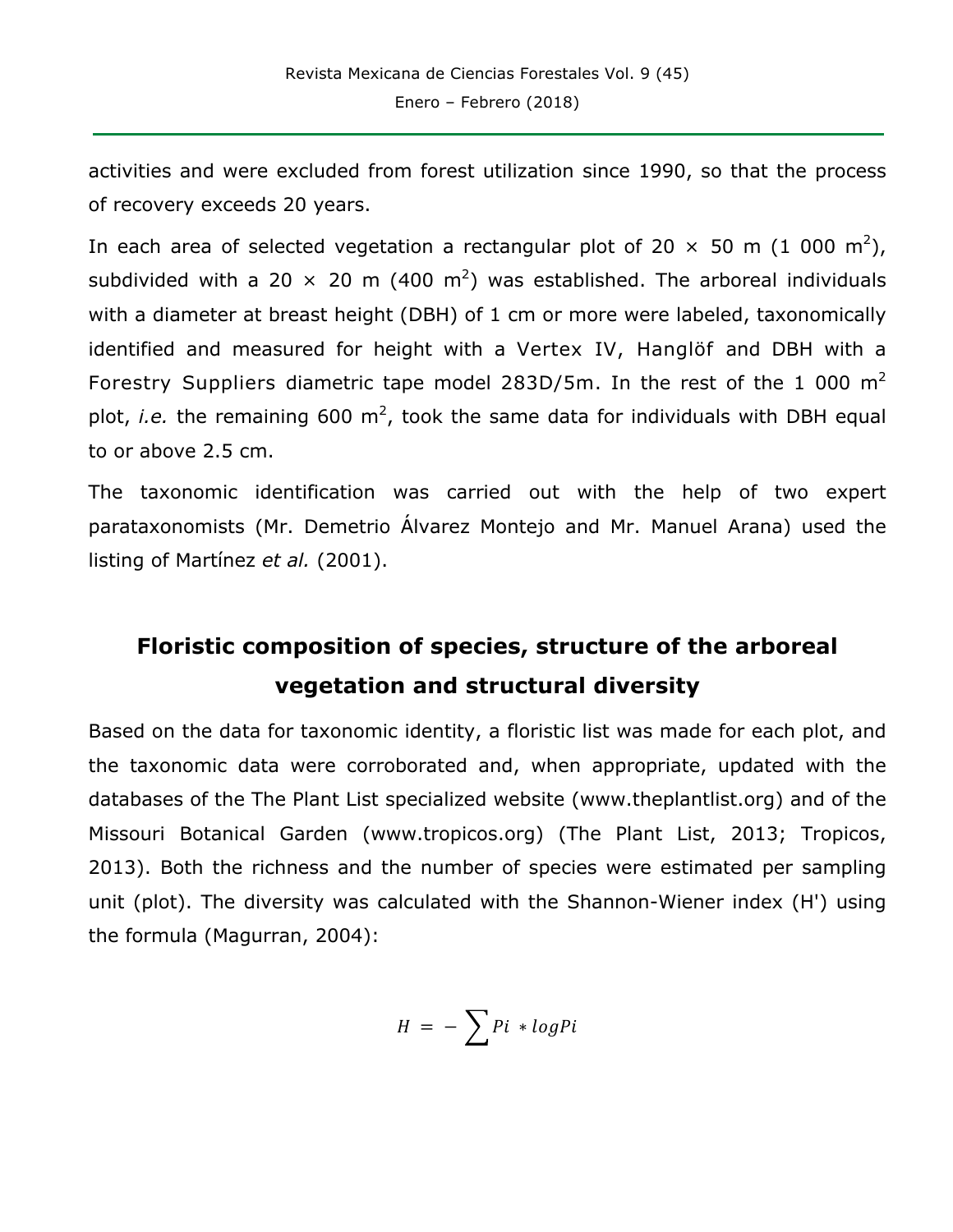Where:

*H =* Shannon-Wiener Index

*Pi* = Relative Abundance

*Log* = Base 10 logarithm

The population density (ind ha<sup>-1</sup>) and the basal area (m<sup>2</sup> ha<sup>-1</sup>) were estimated. Likewise, the value of the relative importance of the species per plot (RIV) was calculated, as the sum of the relative abundance (number of individuals per species/total number of individuals of all species \* 100), the relative frequency (frequency of a species/sum of the frequency of all species  $*$  100), and the relative basal area (basal area of each species/total basal area of all species \* 100) (Magurran, 2004).

The analysis of the horizontal (DPA) horizontal and vertical (height) structures of the vegetation was carried out with the frequency of distributions grouped by class, according to the following formula (Martínez-Sánchez, 2016):

$$
K = 1 + 3.33 \times \log n
$$

Where:

 $K =$  Number of classes

*N* = Number of trees

On the other hand, the structural diversity  $-i.e.$  the diversity estimated as the combination of the diversity of species and the size of the diameter and the height of the trees— was analyzed (Lei *et al*., 2009; Martínez-Sánchez, 2016). The assessed indicators were the Shannon-Wiener index for species (Hs), by diameter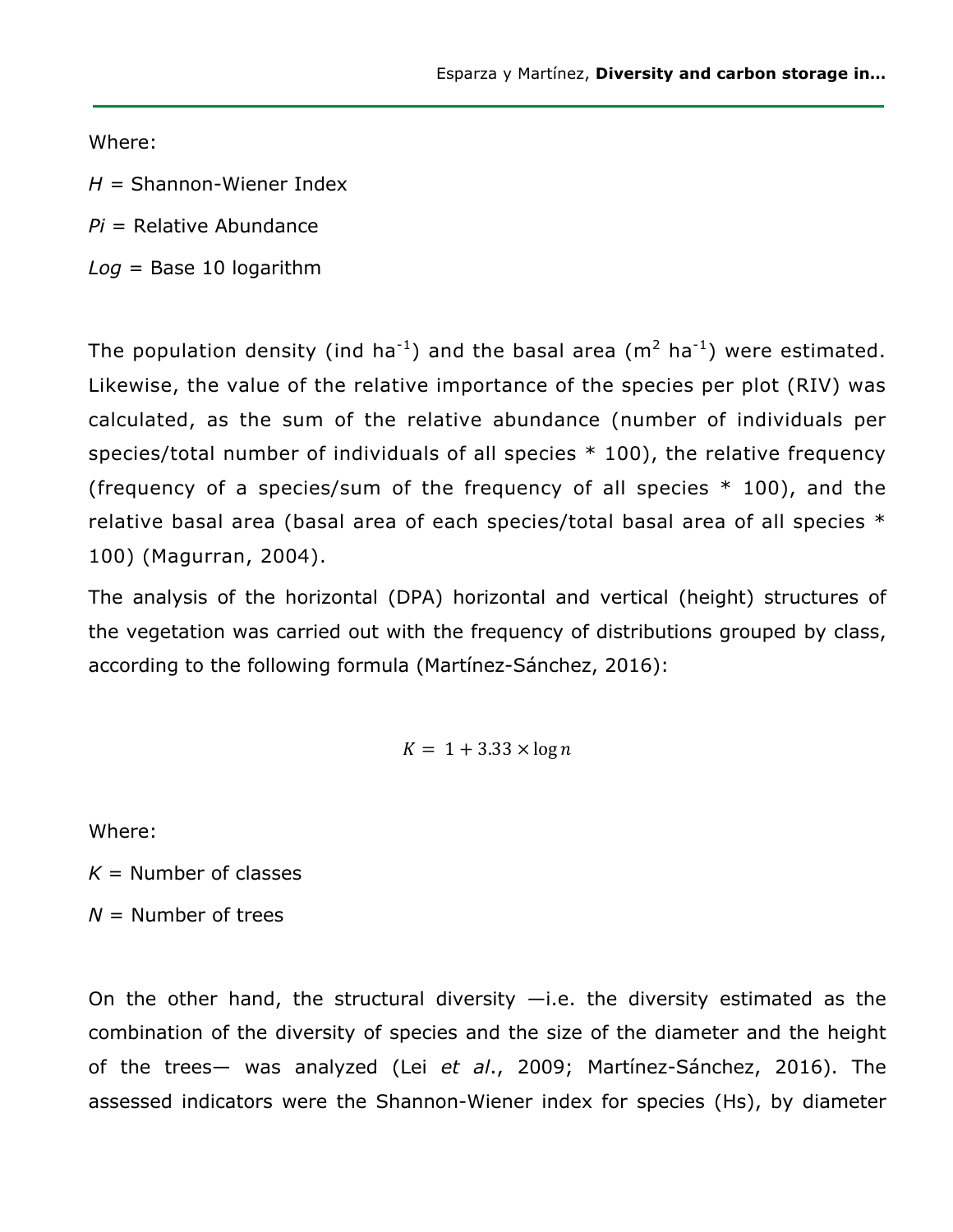(Hd) and height classes (Hh), and the average structural diversity rate (Hsdh), all of which were calculated using the following formulas:

$$
Hs = \sum_{i=1}^{m} pi \times logpi
$$

Where:

*pi* = Proportion of basal area for the species *i*

*m* = Number of species

*log* = Base 10 logarithm

$$
Hd = \sum_{i=1}^{d} pi \times logpi
$$

Where:

*pi* = Proportion of basal area by the diameter class *i*

 $d$  = The number of diameter classes

*log* = Base 10 logarithm

$$
Hh = \sum_{i=1}^{h} pi \times logpi
$$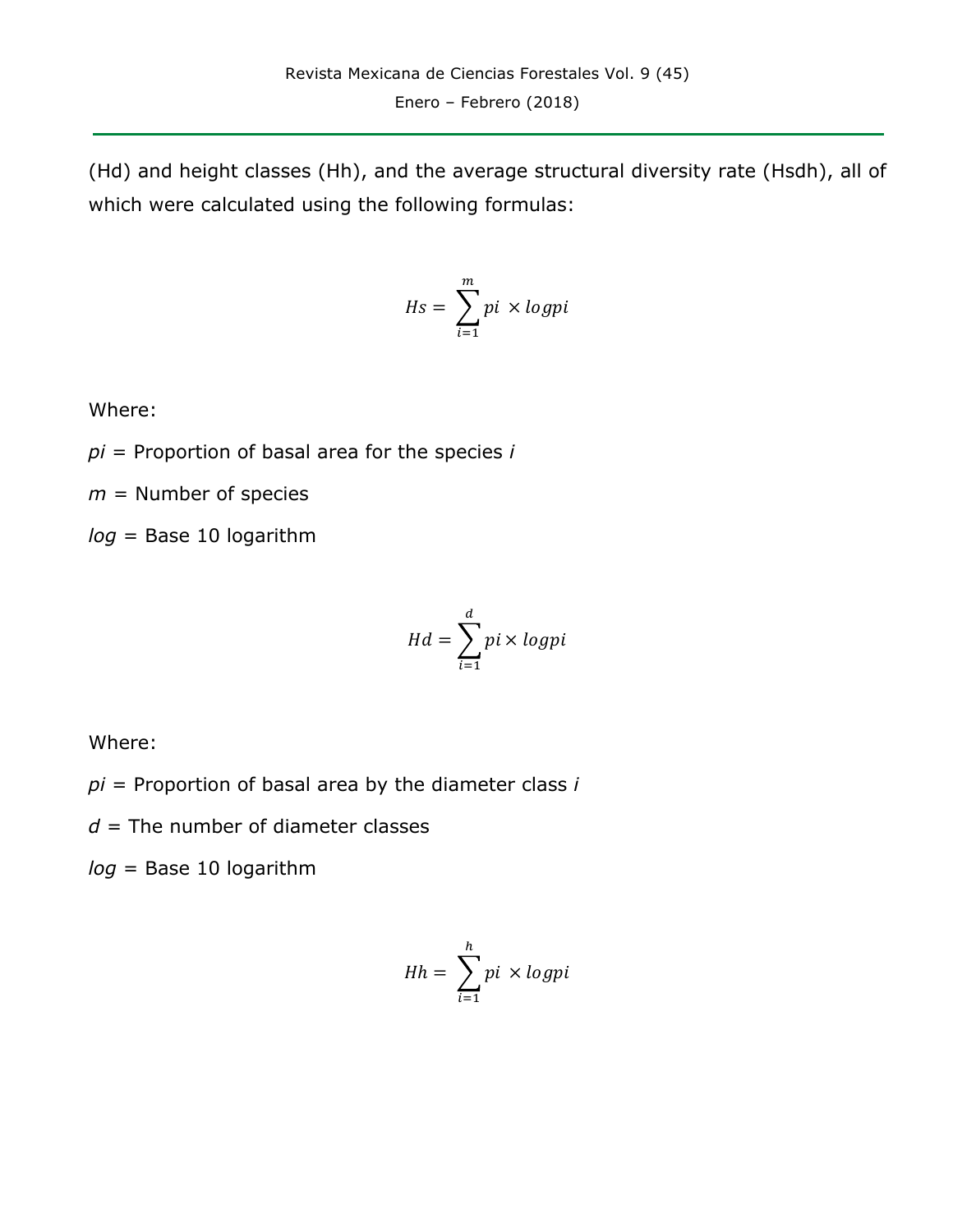Where:

*pi* = Proportion of basal area for the height class *i*

*h*= Number of classes of height

*log* = Base 10 logarithm

$$
Hsdh = \frac{Hs + Hd + Hh}{3}
$$

Where:

*Hs* = Diversity by species

*Hd* = Diversity by diameter classes

*Hh* = Diversity by height classes

#### **Estimation of biomass and stored carbon**

The biomass per individual was calculated with the allometric equations generated for the areas closest to the present study, *i.e.* those with similar conditions (vegetation type). The previously employed equations were chosen for estimating the biomass in the forests of the region (Aryal *et al.,* 2014).

The following formula was used for individuals with normal diameters equal to or above 10 cm (Cairns *et al*., 2003, modified by Urquiza-Haas *et al.,* 2007):

$$
AGB = \frac{(exp(-2.12605 + 0.868 \ln (D^2 H)) * (\frac{\rho_1}{\rho_m}))}{10^3}
$$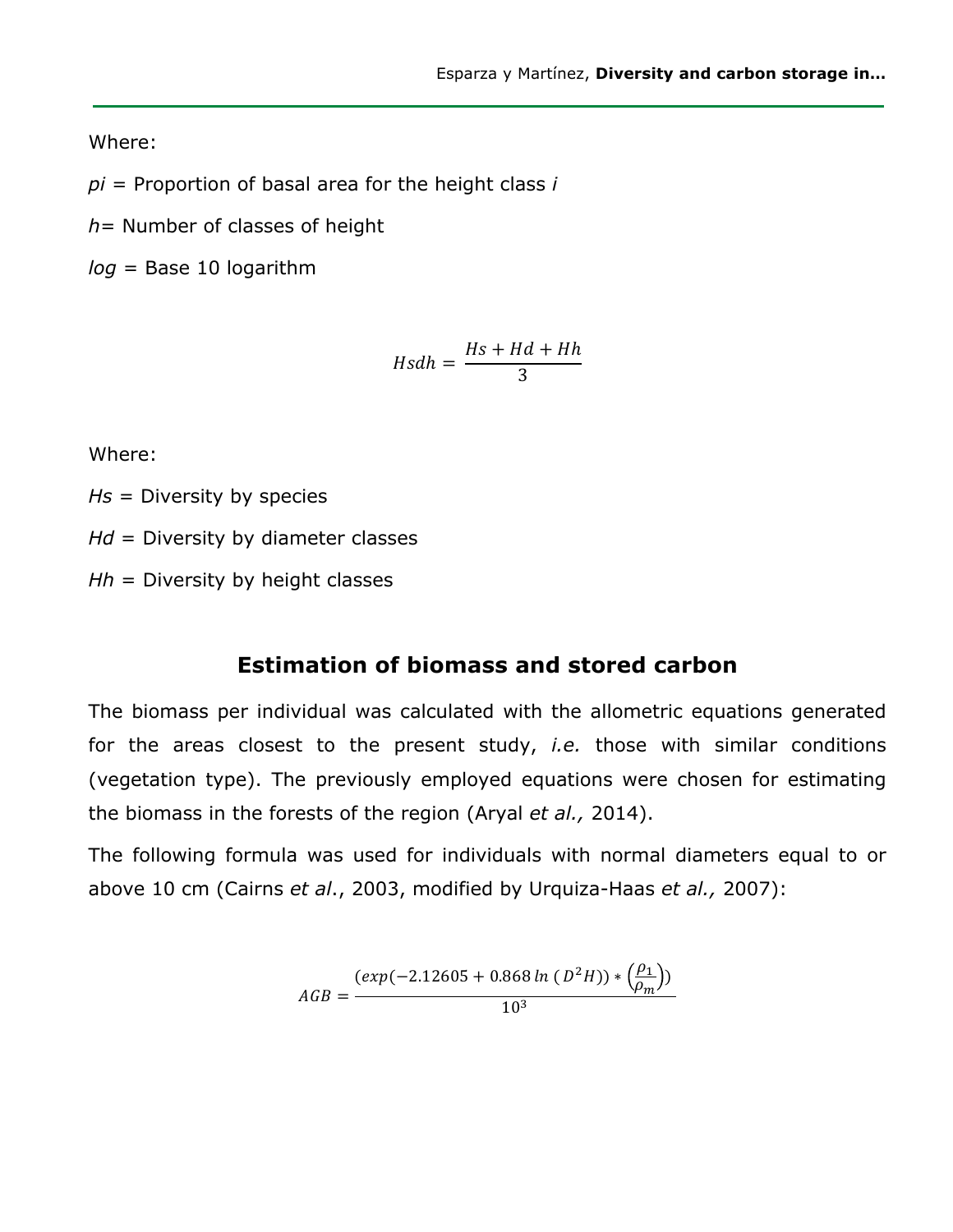Where:

*D* = Stem diameter at breast height, i.e. at 1.30 m

 $H =$ Total height of the tree

 $\rho_1$  = Density of wood per tree (g cm<sup>-3</sup>)

 $\rho_m$  = Average wood density of trees used to generate the equation (0.75 g cm<sup>-3</sup>)

In the case of individuals with normal diameters between 5 and 9.9 cm, the

following expression was used (Chave *et al.,* 2005):

$$
AGB = \frac{(exp(-2.187 + 0.916 \ln (\rho D^2 H)))}{10^3}
$$

Where:

*D* = Stem diameter at breast height, 1.30 m

 $H =$ Total height of the tree

 $p =$  Density of wood per tree (g cm<sup>-3</sup>)

Finally, the following equation was used for individuals with normal diameters of less than 5 cm (Hughes *et al.,* 1999):

$$
AGB = \frac{(exp(4.9375 + 1.0583 \ln (D^{2})) \times 1.14)}{10^{6}}
$$

Where:

*D* = Stem diameter at breast height, 1.30 m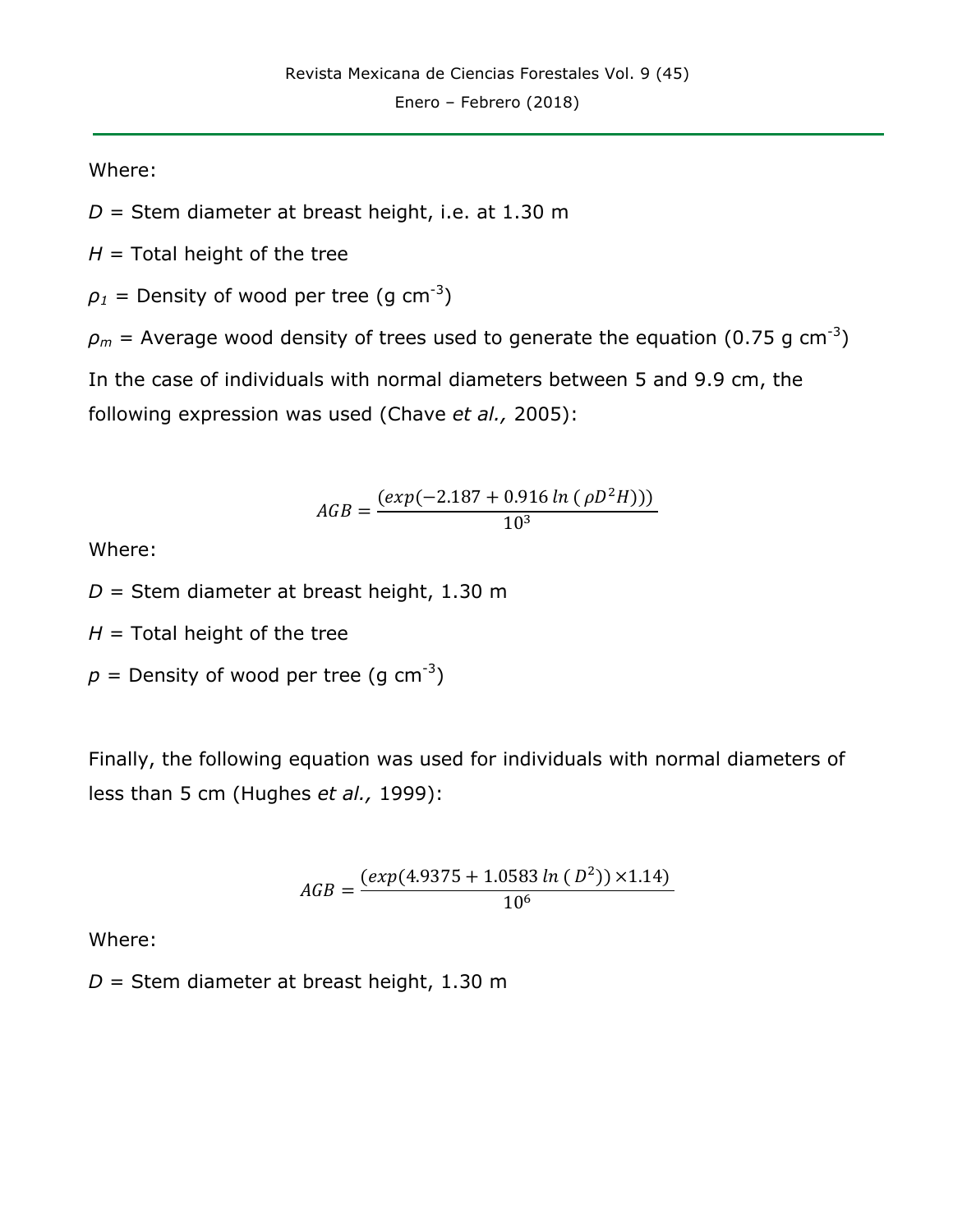The density of the wood of each species corresponded to the values cited for tropical tree species by various authors (Chave *et al*., 2006; Zanne *et al.,* 2009). In those cases when the datum was not available, the average density of wood for the sampling site was calculated using the following formula:

$$
\sum \frac{\sum (BA_i * WSG_i)}{\sum BA}
$$

Where:

*BAi* = Basal area per individual

 $WSG_i$  = Density of wood by species with known values (g cm<sup>-3</sup>)

The basal area (BA) was estimated using the following equation:

$$
BA = \sum \pi (DBH_i/2)^2
$$

Where:

*DBHi* = Stem diameter at breast height, i.e. at 1.30 m

The biomass per plot was estimated based on the sum of each of the individuals present. The carbon content in the aerial component was estimated for each individual using the factor 0.47 for the conversion to carbon (Fonseca *et al.,* 2011).

### **Statistical Analysis**

An analysis of normality (Levin's test) was applied to the calculated variables such as richness of species, density, basal area and carbon content. A univariate analysis of variance (ANOVA) was used to determine significant differences for the density of individuals between different plots, and a Kruskal-Wallis test was utilized to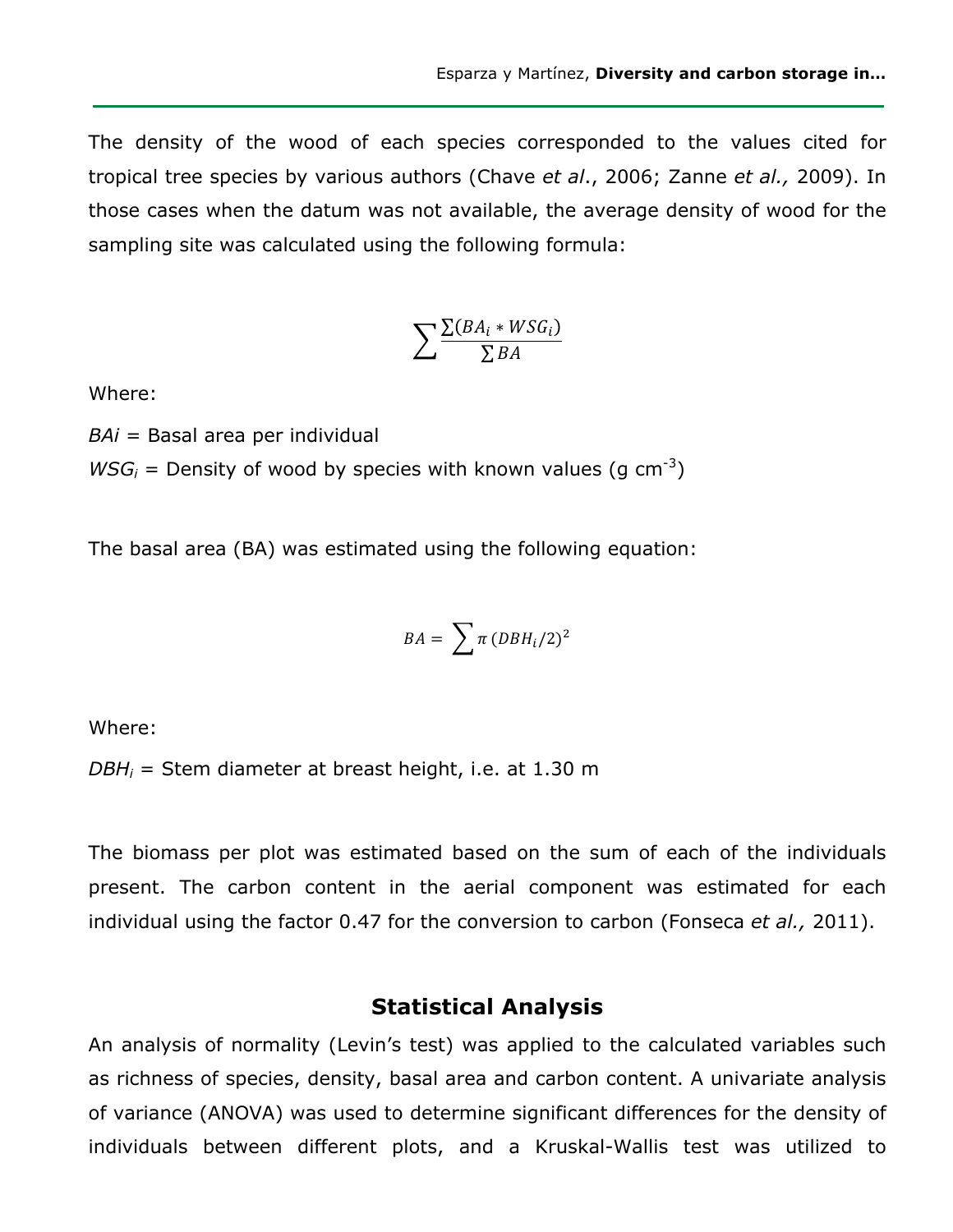compare this parameter between vegetation types. In the case of the BA, the comparison between plots and between types of vegetal cover was carried out using the Kruskal-Wallis test, as it did not fulfill the assumptions of the ANOVA. These analyses were carried out using the Statistica 2007 software.

The Shannon index values were compared using the Student's t-test modified by Hutcheson (1970) in order to detect significant differences (p<0.05) between pairs of conditions. The same test was used for the estimated Shannon indices in order to assess the structural diversity.

## **Results and Discussion**

# **Floristic composition, diversity of species, structure of the arboreal vegetation and structural diversity**

A total of 3 146 individuals belonging to 126 species and 37 families were labeled and censused (Table 1); the following families stood out for the number of taxa that they include: Fabaceae (20 species), Polygonaceae (7), Rubiaceae (10), Euphorbiaceae (6), Sapotaceae (6), Sapindaceae (5) and Rutaceae (5), equivalent to 47 % of the species present in the study area.

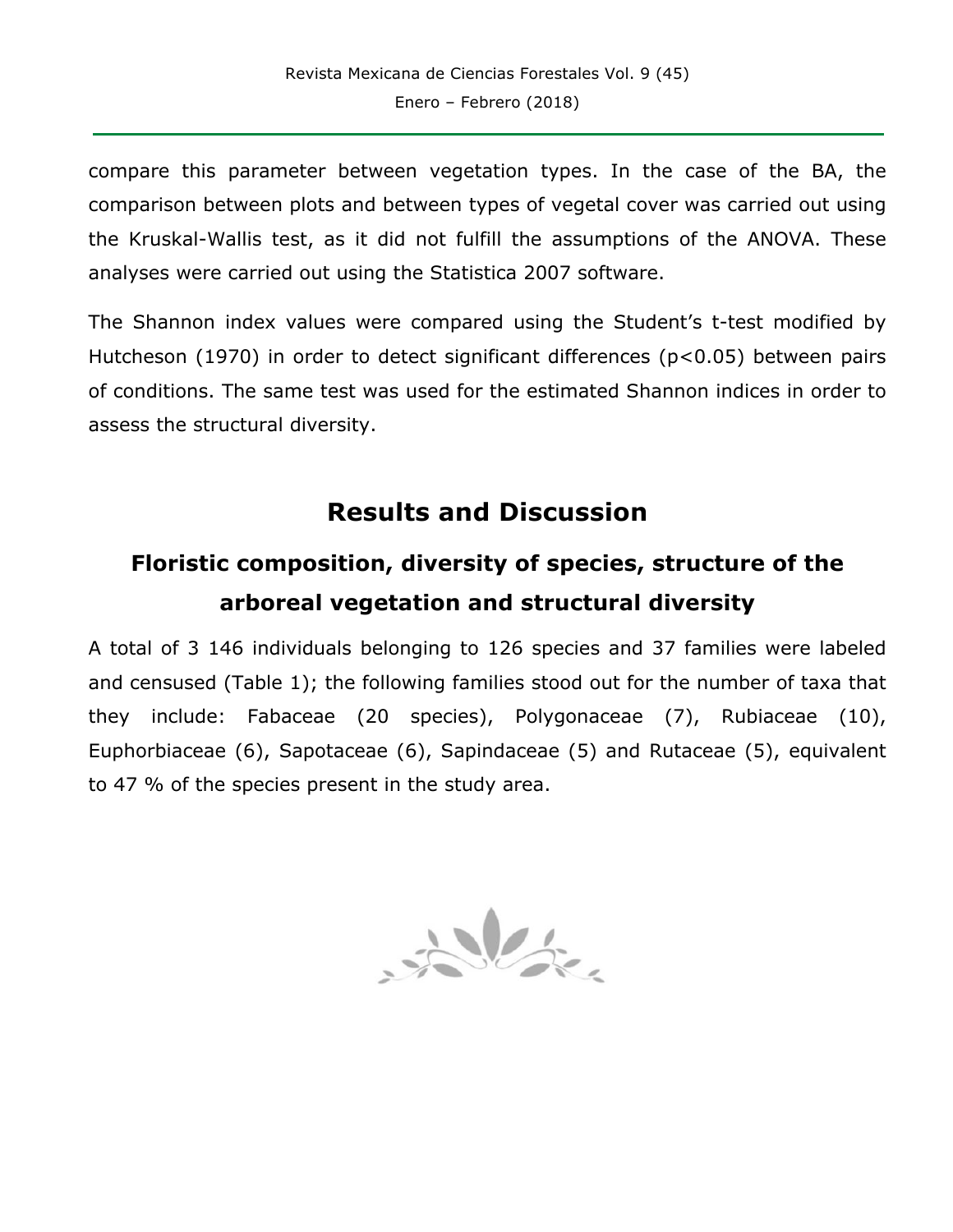**Table 1**. Floristic list of tree species and their abundances in the floodplain forests (FF) and medium semi-evergreen forests (MSEF) analyzed in the Permanent Forest Area of *Ejido Álvaro Obregón*.

| <b>Family / Species</b>                              | FF1            | FF <sub>2</sub>  | MSEF3          | MSEF4          | MSEF5 MSEF6    |                         |
|------------------------------------------------------|----------------|------------------|----------------|----------------|----------------|-------------------------|
| Aquifoliaceae                                        |                |                  |                |                |                |                         |
| Ilex sp.                                             |                |                  |                |                |                | $\overline{2}$          |
| Anacardiaceae                                        |                |                  |                |                |                |                         |
| Metopium brownei (Jacq.) Urb.                        | $\overline{4}$ | 45               | $\overline{2}$ |                | $\overline{4}$ | $\overline{2}$          |
| Annonaceae                                           |                |                  |                |                |                |                         |
| Malmea depressa (Baill.) R.E. Fr.                    | 9              |                  | 5              | 21             | 7              | 11                      |
| Apocynaceae                                          |                |                  |                |                |                |                         |
| Cameraria latifolia L.                               |                | 10               |                |                |                |                         |
| The Plumeria obtusa L.                               | 1              | 9                |                |                |                |                         |
| Ahouai Thevetia (L.) A. DC.                          |                |                  | 1              |                |                |                         |
| Thevetia gaumeri Hemsl.                              | $\mathbf 1$    |                  | $\mathbf{1}$   | $\overline{7}$ | 10             | 3                       |
| Araliaceae                                           |                |                  |                |                |                |                         |
| Dendropanax arboreus (L.) Decne. & Planch.           |                |                  | $\overline{2}$ | $\overline{2}$ |                | $\overline{2}$          |
| Arecaceae                                            |                |                  |                |                |                |                         |
| Cryosophila stauracantha (Heynh.) R. Evans           |                |                  | 27             |                |                | 1                       |
| Sabal mexicana Mart.                                 |                |                  |                |                | 4              |                         |
| Sabal mauritiiformis (H. Karst.) Griseb. & H. Wendl. |                |                  |                |                |                | 1                       |
| Bignoniaceae                                         |                |                  |                |                |                |                         |
| Crescentia cujete L.                                 |                | 1                |                |                |                |                         |
| Tabebuia chrysantha G.                               |                |                  |                | $\mathbf{1}$   |                |                         |
| Boraginaceae                                         |                |                  |                |                |                |                         |
| Bourreria pulchra (MIISP.) Miisp.                    | 5              |                  |                |                |                |                         |
| Apodanthera undulata DC.                             | $\mathbf{1}$   | 3                |                |                |                |                         |
| Ehretia tinifolia L.                                 |                |                  |                |                |                | $\overline{2}$          |
| Burseraceae                                          |                |                  |                |                |                |                         |
| Bursera simaruba (L.) Sarg.                          | 6              | $\boldsymbol{6}$ | $\mathbf{1}$   | $\overline{2}$ | 3              | 2                       |
| Protium copal (Schitdl. & Cham.) Engl.               |                |                  | 5              | 5              | $\overline{4}$ | $\overline{\mathbf{4}}$ |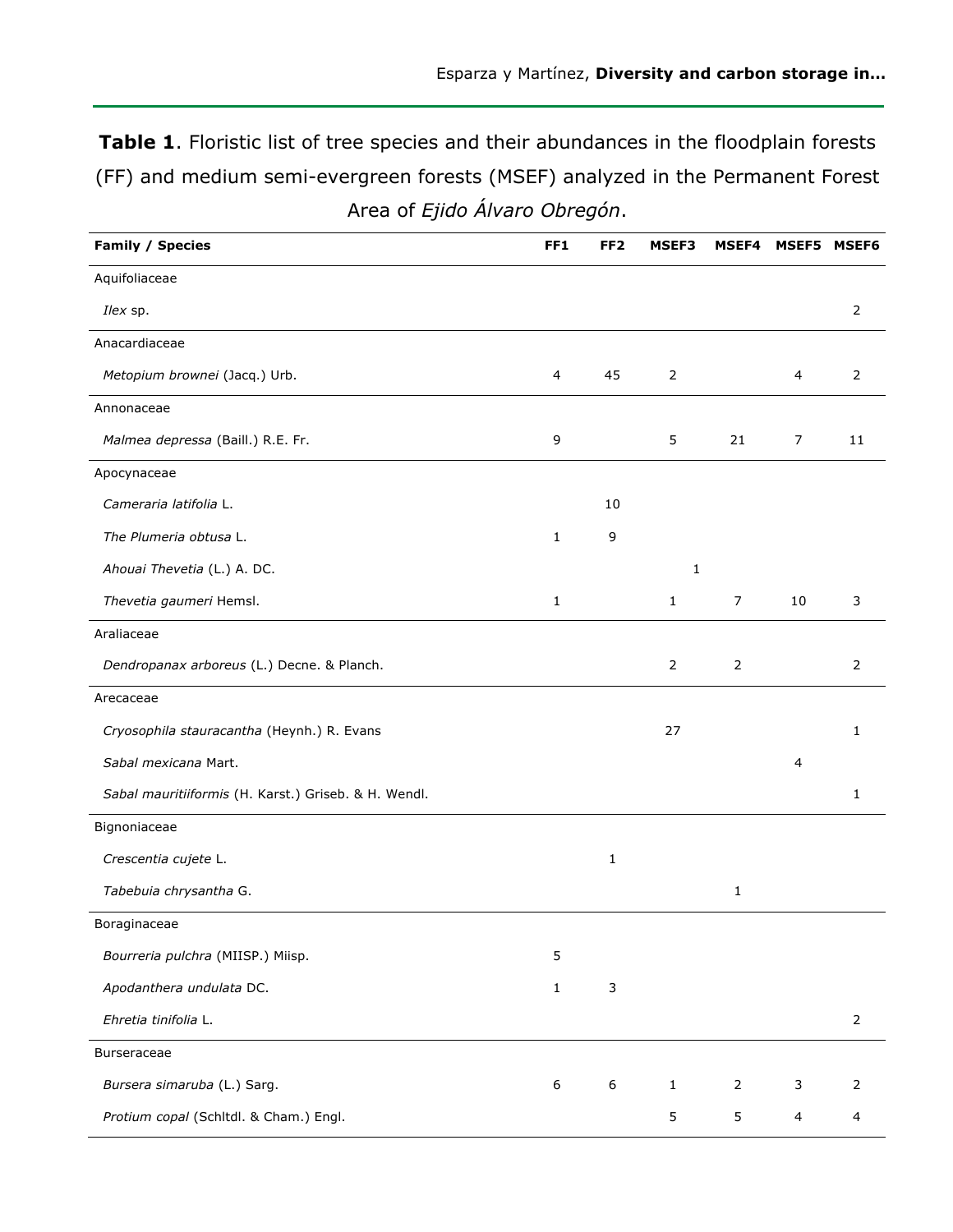Enero – Febrero (2018)

| Canellaceae                                     |                |                  |              |                |                |   |
|-------------------------------------------------|----------------|------------------|--------------|----------------|----------------|---|
| Canella winterana (L.) Gaertn.                  | $\mathbf 2$    |                  |              |                | 8              | 3 |
| Fumariaceae                                     |                |                  |              |                |                |   |
| Capparis indica (L.) Druce                      |                |                  | 4            |                |                |   |
| The Celastraceae                                |                |                  |              |                |                |   |
| Maytenus schippii Lundell                       |                |                  |              |                | 2              |   |
| The Celastraceae                                |                |                  |              |                |                |   |
| Crossopetalum gaumeri (Loes.) Lundell           |                | $\mathbf{1}$     |              |                |                |   |
| Hemiangium excelsum (Kunth) BC. Sm.             |                | 7                |              |                |                |   |
| Maytenus schippii Lundell                       | $\overline{2}$ | 3                | $\mathbf{1}$ |                |                |   |
| Ebenaceae                                       |                |                  |              |                |                |   |
| Diospyros bumelioides Standl.                   |                | 6                |              |                |                |   |
| Diospyros salicifolia Humb. & Bonpl. ex Willd.  | 6              | 3                | 4            |                | $\overline{2}$ | 9 |
| Diospyros yatesiana Standl.                     |                |                  |              | $\overline{2}$ | 24             | 4 |
| Erythroxylaceae                                 |                |                  |              |                |                |   |
| Erythroxylum rotundifolium Lunan                | 10             | 90               |              |                |                |   |
| Euphorbiaceae                                   |                |                  |              |                |                |   |
| Mexican Bernardia (Hook. & Arn.) Mull. Arg.     |                |                  |              |                |                | 1 |
| Croton arboreus.                                | 1              |                  | 11           | $\overline{4}$ | 7              | 9 |
| Croton icche Lundell                            | 27             | 93               |              |                |                |   |
| Spathodea campanulata Sw.                       | 2              |                  |              |                |                |   |
| Jatropha gaumeri Greenman                       | $\mathbf 2$    | 3                |              | 1              |                |   |
| Sebastiania adenophora Pax et K. Horffm.        |                | $\boldsymbol{7}$ |              |                |                |   |
| Fabaceae                                        |                |                  |              |                |                |   |
| Acacia angustissima (Mill.) Kuntze              | $\overline{2}$ |                  |              |                |                | 1 |
| Acacia centralis (Britton & J. N. Rose) Lundell | 4              | $\mathsf{3}$     | $\mathbf{1}$ |                |                |   |
| Acacia cornigera (L.) Willd.                    |                |                  |              | $\mathbf{1}$   |                |   |
| Acacia sp.                                      |                |                  |              |                |                | 2 |
| Ateleia gummifera (Bertero ex DC.) D. Dietr.    |                | 19               |              |                |                |   |
| Bauhinia divaricata L.                          |                |                  | 1            | $\overline{2}$ | $\overline{2}$ |   |
| Caesalpinia gaumeri Greenm.                     |                |                  | 3            |                | 8              |   |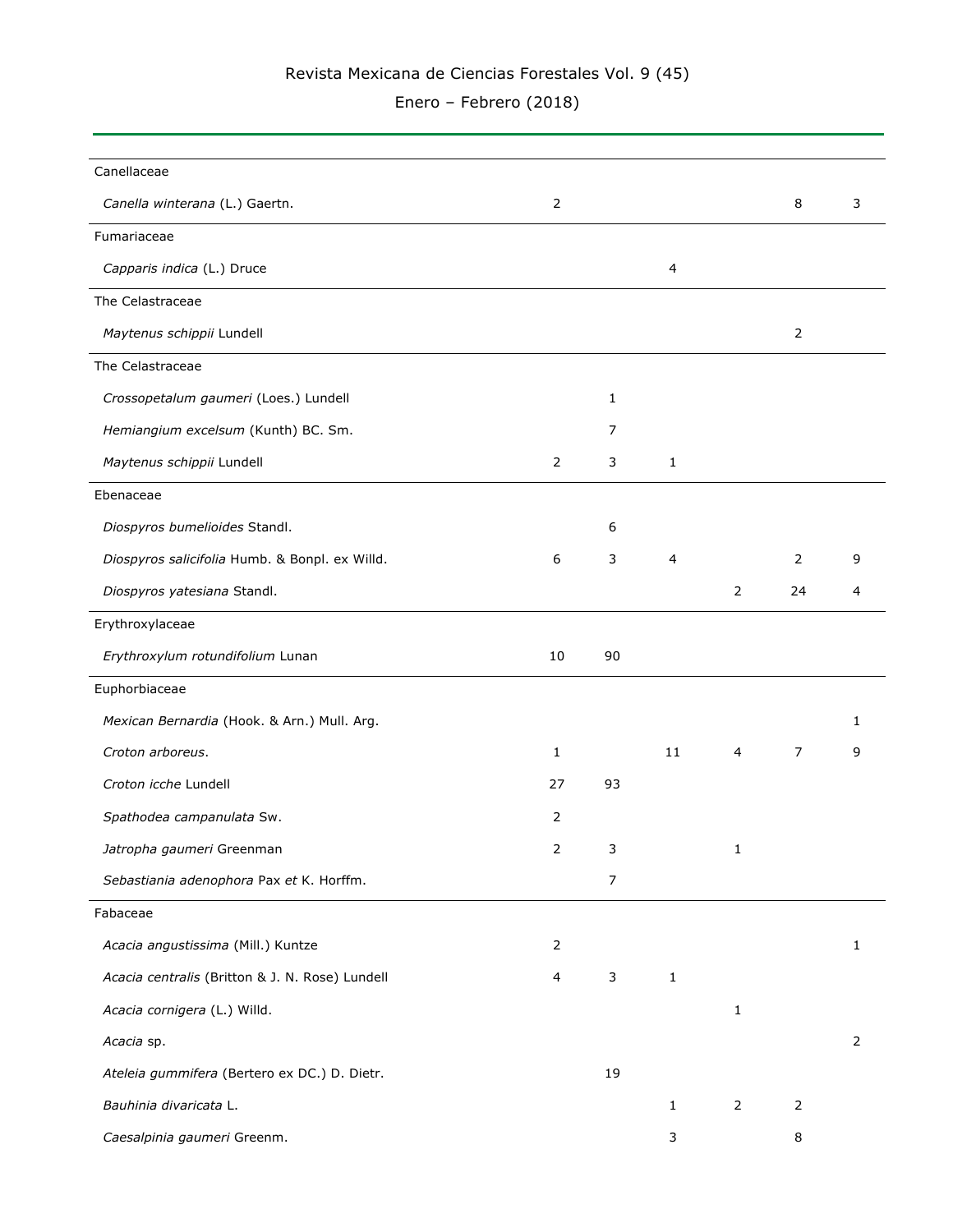| Caesalpinia mollis (Kunth) Spreng.              | $\mathbf{1}$   |                |              |                |                |              |
|-------------------------------------------------|----------------|----------------|--------------|----------------|----------------|--------------|
| Chloroleucon mangense (Jacq.) Britton & J. N.   |                |                |              |                | 1              |              |
| Diphysa carthagenensis Jacq.                    | $\overline{2}$ |                |              |                | 1              |              |
| Gliricidia sepium (Jacq.) Kunth                 | $\mathbf{1}$   | 4              |              |                |                |              |
| Haematoxylum campechianum L.                    | 5              | 27             |              |                |                |              |
| Lonchocarpus castilloi Standl.                  |                |                |              |                | 3              |              |
| Lonchocarpus guatemalensis Benth.               | 40             | 4              | 11           | $\overline{7}$ | 8              | 17           |
| Lonchocarpus rugosus Benth.                     | 1              |                | 1            |                | 2              |              |
| Lysiloma latisiliquum (L.) Benth.               |                |                | $\mathbf{1}$ |                |                |              |
| Mimosa bahamensis Benth.                        | $\overline{2}$ | $\overline{2}$ |              |                |                |              |
| Pithecellobium albicans (Kunth) Benth.          | $\mathbf{1}$   | $\mathbf{1}$   |              |                |                |              |
| Platymiscium yucatanum Standl.                  | $\mathbf{1}$   |                |              |                |                |              |
| Swartzia cubensis (Britton & P. Wilson) Standl. |                |                | $\mathbf{1}$ |                |                | $\mathbf{1}$ |
| Lamiaceae                                       |                |                |              |                |                |              |
| Vitex gaumeri Greenm.                           | $\mathbf{1}$   | 16             | $\mathbf{1}$ | $\mathbf{1}$   | $\overline{2}$ | 1            |
| Lauraceae                                       |                |                |              |                |                |              |
|                                                 |                |                |              |                |                |              |
| Licaria coriacea (Lundell) Kosterm.             |                |                |              |                |                | 1            |
| Nectandra salicifolia (Kunth) Nees              | 56             |                | 10           | 17             | 16             | 64           |
| Malpighiaceae                                   |                |                |              |                |                |              |
| Byrsonima bucidaefolia Standl.                  | 1              | 8              |              |                |                |              |
| Malpighia glabra L.                             | 7              | 12             |              |                |                | 9            |
| Malpighia lundellii Morton                      | 1              |                |              |                |                | 13           |
| Malvaceae                                       |                |                |              |                |                |              |
| La Ceiba schottii Britten & Baker f.            |                |                | $\mathbf{1}$ |                |                |              |
| Hampea trilobata Standl.                        | 6              | $\mathbf{1}$   |              |                |                | 1            |
| Pseudobombax ellipticum (Kunth) Dugand          |                |                |              | $\overline{2}$ |                |              |
| Meliaceae                                       |                |                |              |                |                |              |
| Swietenia macrophylla King                      |                |                | 2            |                | $\overline{2}$ | 1            |
| Trichilia pallida Sw.                           |                |                | 2            |                |                |              |
| Menispermaceae                                  |                |                |              |                |                |              |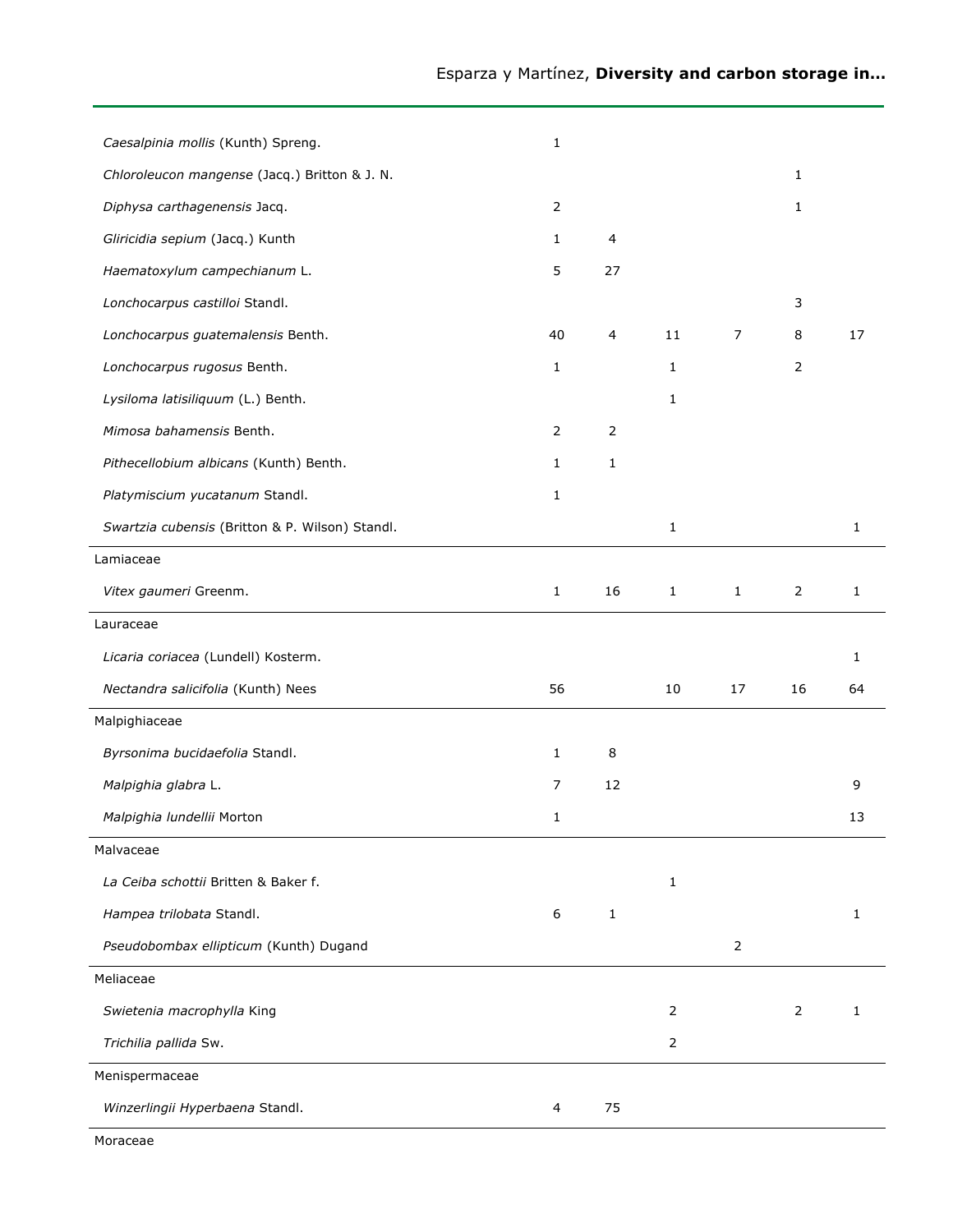Enero – Febrero (2018)

| Brosimum alicastrum Sw.                                          | 1              |              |                | 16 | 3            | 5            |
|------------------------------------------------------------------|----------------|--------------|----------------|----|--------------|--------------|
| Ficus obtusifolia Kunth                                          |                |              |                |    |              | 1            |
| Trophis racemosa (L.) Urb.                                       |                |              | $\overline{7}$ | 5  |              | 4            |
| Myrtaceae                                                        |                |              |                |    |              |              |
| Eugenia capulí Schltdl. & Cham.                                  | 14             | 15           |                |    |              |              |
| Eugenia ibarrae Lundell                                          | 41             | 44           |                | 66 | 31           | 105          |
| Eugenia winzerlingii Standl.                                     | 5              | 146          | 12             | 13 | 27           | 24           |
| Myrciaria floribunda (H. West) O. Berg                           | 42             |              | 32             |    |              |              |
| Pimenta dioica (L.) Merr.                                        |                |              | 2              |    | 1            |              |
| Passifloraceae                                                   |                |              |                |    |              |              |
| Costaricana Guapira (Standl.) Woodson                            | 6              |              | 2              |    |              |              |
| Choriophylla Neea Standl.                                        |                |              | 1              |    |              |              |
| Neea psychotrioides Donn. Sm.                                    |                |              |                |    |              | $\mathbf{1}$ |
| Opiliaceae                                                       |                |              |                |    |              |              |
| Agonandra ovatifolia Miranda                                     | $\overline{2}$ |              |                |    | $\mathbf{1}$ | 5            |
| Piperaceae                                                       |                |              |                |    |              |              |
| Piper yucatanense C. DC.                                         |                |              |                | 59 |              | 2            |
| Polygonaceae                                                     |                |              |                |    |              |              |
| Coccoloba acapulcensis Standl.                                   | 1              |              | 2              | 8  | 10           | 8            |
| Coccoloba cozumelensis Hemsl.                                    |                | $\mathbf{1}$ | 1              |    |              | 1            |
| Coccoloba reflexiflora Standl.                                   | $\overline{2}$ | 15           | 1              |    |              | 2            |
| Coccoloba schiedeana Lindau                                      |                | 26           |                |    |              |              |
| Coccoloba spicata Lundell                                        |                |              | $\overline{2}$ |    |              |              |
| Gymnopodium floribundum Rolfe                                    | 9              | 24           | 3              |    |              | 9            |
| Neomillspaughia emarginata (H. Gross) S.F. Blake                 | 1              |              |                |    |              |              |
| Primulaceae                                                      |                |              |                |    |              |              |
| Bonella macrocarpa subsp. Macrocarpa (Cav.) B. Stahl & Källersjö |                |              |                |    | 1            | 4            |
| Bonellia flammea (MIISP. ex Mez) B. Stahl & Källersjö            | 3              | 5            | $\overline{2}$ |    |              |              |
| Parathesis cubana (A. DC.) Molinet et M. Gomez                   | 9              | 11           |                |    |              | 1            |
| Putranjivaceae                                                   |                |              |                |    |              |              |
| Drypetes lateriflora (Sw.) Krug et Urb.                          | 14             |              | 19             |    |              |              |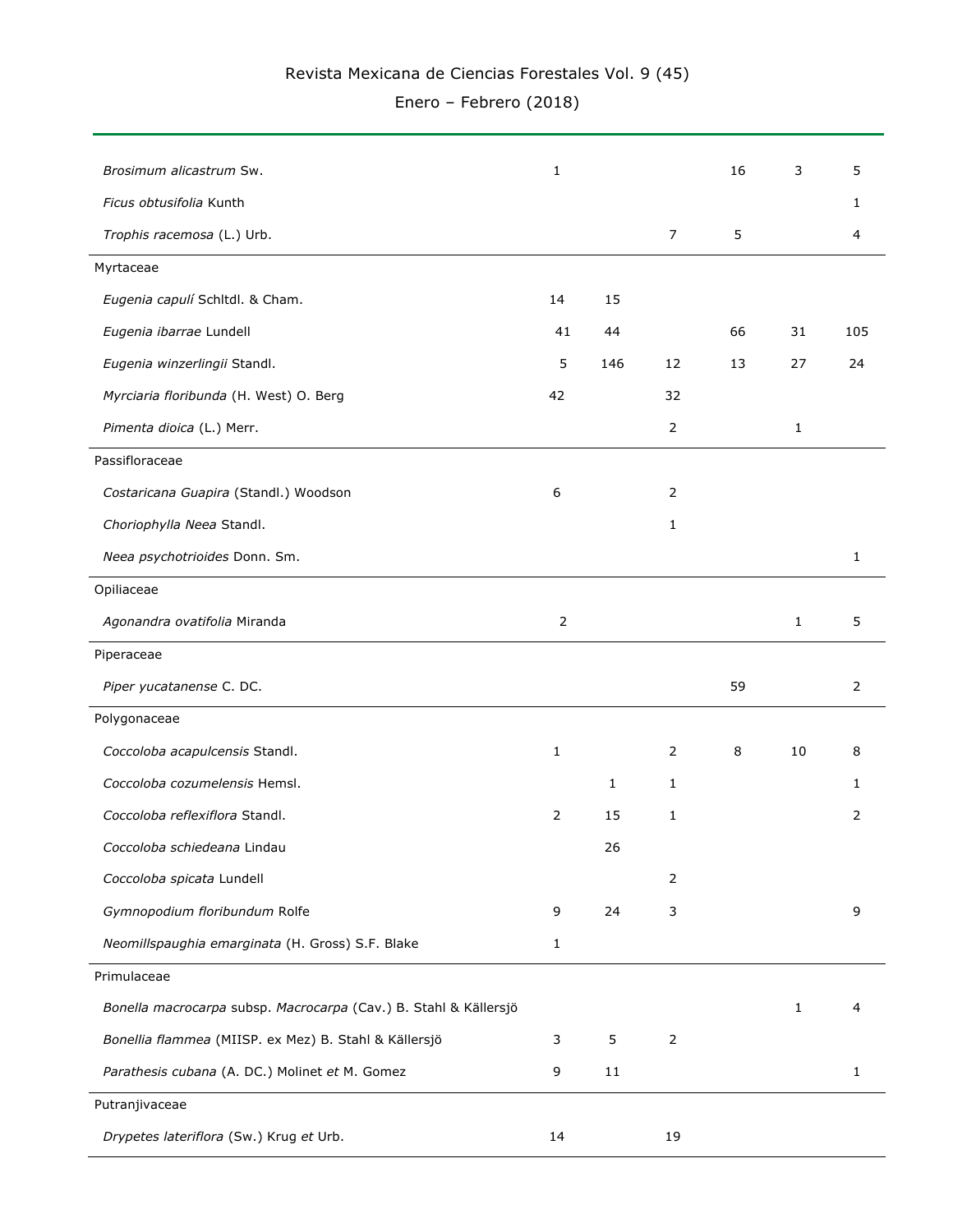| Rhamnaceae                                   |                |                |                |                |                |              |
|----------------------------------------------|----------------|----------------|----------------|----------------|----------------|--------------|
| Krugiodendron ferreum (Vahl) Urb.            | 8              | $\mathbf{1}$   | $\overline{7}$ | 6              | 12             | 10           |
| Rubiaceae                                    |                |                |                |                |                |              |
| Alseis yutanensis Standl.                    |                |                |                | $\overline{2}$ | 8              | 4            |
| Cosmocalyx spectabilis Standl.               | 1              |                |                | 2              |                | 2            |
| Exostema mexicanum A. Gray                   | $\mathbf{1}$   |                |                |                |                |              |
| Combsii Guettarda Urb.                       |                |                | $\mathbf{1}$   | 1              |                |              |
| Guettarda gaumeri Standl                     |                | 23             |                |                |                |              |
| Machaonia lindeniana Baill.                  | $\overline{2}$ | 24             |                |                |                |              |
| Psychotria nervosa Sw.                       | $\mathbf{1}$   |                |                |                |                |              |
| Randia aculeata L.                           | $\mathbf{1}$   | $\mathbf{1}$   |                |                | 5              | $\mathbf{1}$ |
| Randia longiloba Hemsl.                      | 7              | $\overline{2}$ | $\overline{2}$ | 5              |                | 4            |
| Simira salvadorensis (Standl.) Steyerm.      | $\overline{2}$ |                |                | 3              | $\mathbf 1$    | 5            |
| Rutaceae                                     |                |                |                |                |                |              |
| Amyris elemifera L.                          | 8              |                |                |                |                | 1            |
| Casimiroa tetrameria miisp.                  |                |                | $\mathbf{1}$   |                |                |              |
| Esenbeckia sp.                               |                |                |                |                |                | 1            |
| Murraya paniculata (L.) Jack                 |                |                |                | 36             |                |              |
| Zanthoxylum caribaeum Lam.                   | $\mathbf{1}$   |                |                |                |                |              |
| Salicaceae                                   |                |                |                |                |                |              |
| Casearia emarginata Wright ex Griseb.        | 3              |                |                |                |                |              |
| Thamnia Laetia L.                            | $\overline{7}$ |                | 6              |                |                | 3            |
| Zuelania guidonia (Sw.) Britton & MIISP.     |                |                | $\mathbf 1$    |                |                |              |
| Sapindaceae                                  |                |                |                |                |                |              |
| Exothea diphylla (Standl.) Lundell           | 1              |                | 5              |                | $\mathbf 1$    |              |
| Matayba oppositifolia (A. Rich.) Britton     |                |                | 2              |                |                |              |
| Floresii Talisia Standl.                     | 3              | 9              | 2              |                |                |              |
| Talisia oliviformis (Kunth) Radlk.           |                |                | 9              | 5              | $\overline{2}$ |              |
| Paucidentata Thouinia Radlk.                 |                |                | $\mathbf{1}$   | 5              | $\overline{2}$ | $\mathbf{1}$ |
| Sapotaceae                                   |                |                |                |                |                |              |
| Chrysophyllum mexicanum Brandegee ex Standl. | 1              |                | 1              |                |                | 2            |
| Manilkara zapota (L.) P. Royen               | 26             | 50             | $\overline{7}$ | 19             | 27             | 12           |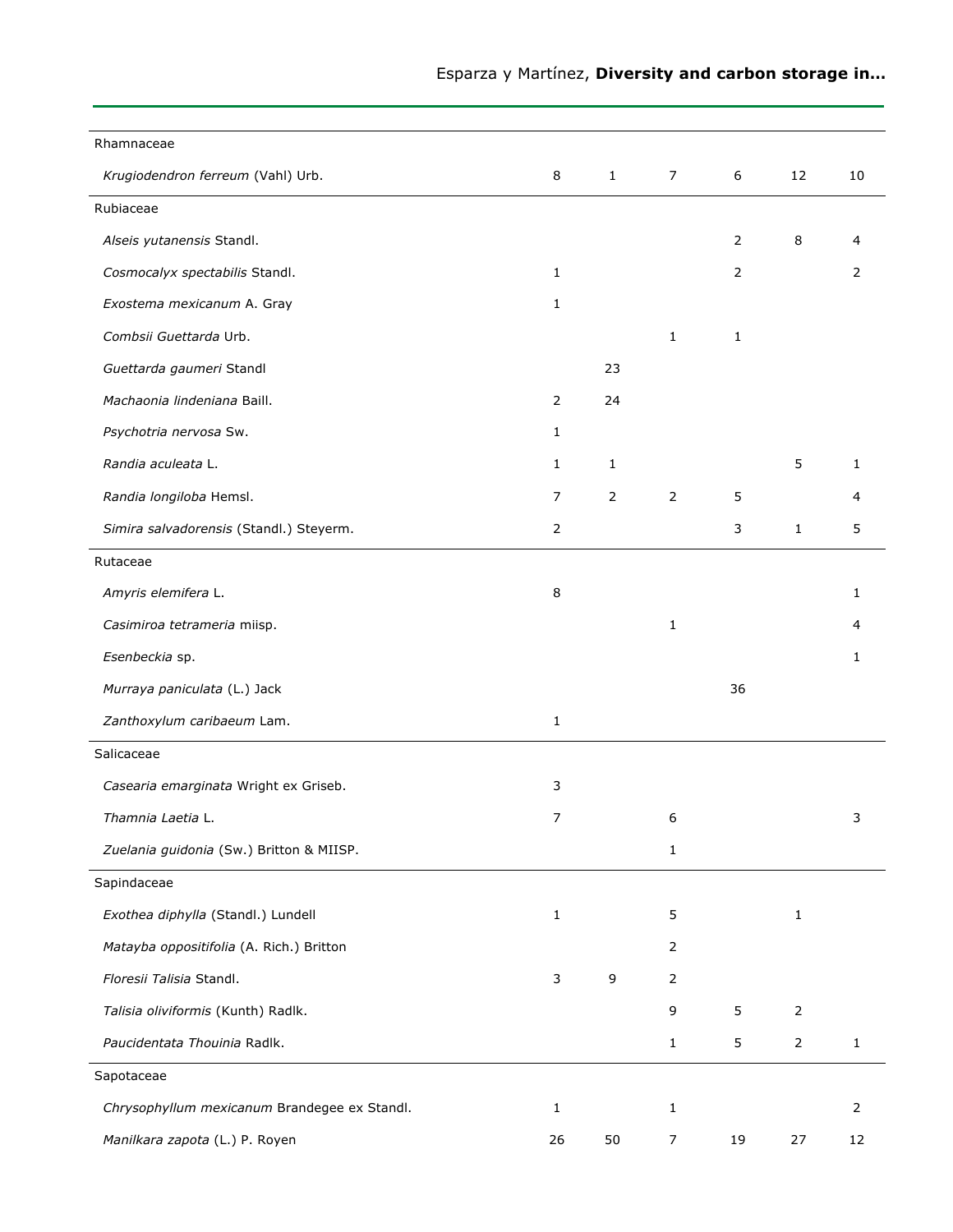Enero – Febrero (2018)

| Pouteria campechiana (Kunth) Baehni                           |     |   | 9   | 5  | 7   |     |
|---------------------------------------------------------------|-----|---|-----|----|-----|-----|
| Pouteria reticulata (Engl.) Eyma                              | 153 |   |     | 41 | 149 | 126 |
| Sideroxylon obtusifolium (Humb. ex Roem. & Schult.) T.D. Penn | 1   | 7 |     |    |     |     |
| Sideroxylon salicifolium (L.) Lamarck                         |     |   | 155 |    |     |     |
| Solanaceae                                                    |     |   |     |    |     |     |
| Nicotiana tabacum L.                                          |     |   |     |    |     |     |

Fabaceae (13), Rubiaceae (8), Polygonaceae (6) and Euphorbiaceae (5) were the best represented families in the FFs, while, Fabaceae (14), Rubiaceae (6), and Polygonaceae (5) were the best represented in the MSEFs. These findings agree with the 10 most frequent families with largest number of species cited for the *Yucatán* Peninsula (Carnevali *et al*., 2010).

The most frequent families in the plots have been reported as the most abundant in southern Mexico (Chiquini, 2016; Maldonado-Sánchez *et al*., 2016; Chiquini-Heredia *et al.*, 2017). The most common families in the MSEF coincide with those of other studies in *Calakmul* (Lawrence *et al.,* 2004; Vester *et al.,* 2007; Zamorano-Crescencio *et al.,* 2012; García-Licona *et al*., 2014). The results suggest that the break of over 20 years from forest management has made it possible to maintain the composition, with regard to what would be expected in mature forests of the *Yucatán* Peninsula, based on the successional processes.

The most abundant species in the FF plots were *Pouteria reticulata* (Engl.) Eyma (153 individuals), *Eugenia winzerlingii* Standl. (151 ind) and *Croton icche* Lundell (120 ind); in the MSEF: *Pouteria reticulata* (316 ind)*, Eugenia ibarrae* Lundell (202 ind) and *Sideroxylon salicifolium* (L.) Lamarck (155 ind). This agrees with the data documented in other works for both types of forests (Martínez and Galindo, 2002; Díaz *et al*., 2002; Lawrence *et al*., 2004; Vester *et al.,* 2007; Zamora-Crescencio *et al*., 2012; García-Licona *et al*., 2014; Chiquini, 2016; Maldonado-Sánchez *et al*., 2016; Chiquini-Heredia *et al*., 2017). Among the species identified in the study area are *Cryosophila argentea* Bartlett and *Tabebuia chrysantha* (Jacq.) G. Nicholson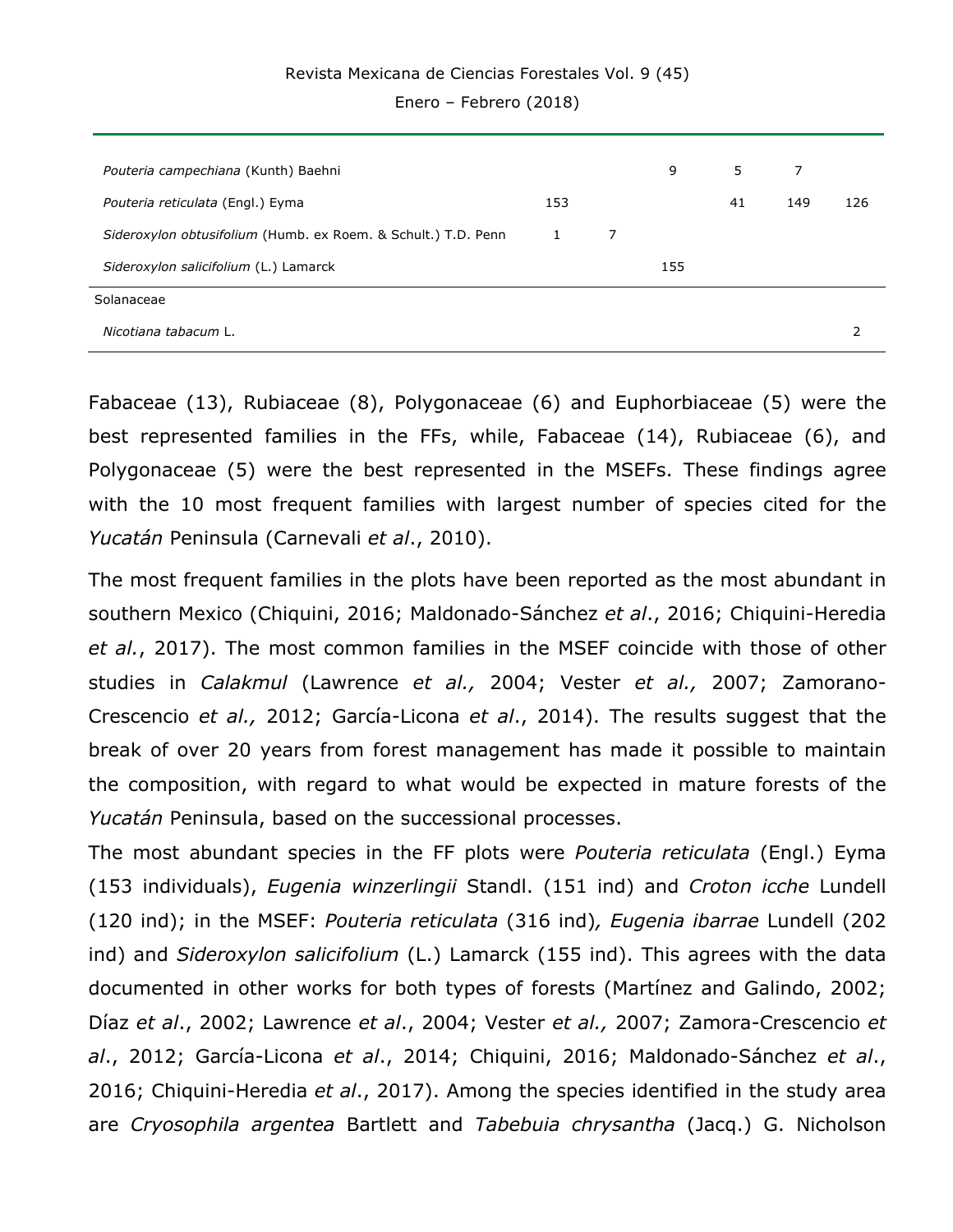classified under the category of endangered species in the Official Mexican Norm NOM-059-SEMARNAT-2010 (Semarnat, 2010).

The richness of species in the MSEF consisted of 90 taxa, with a variation between plots of 33 to 55 and a diversity that varied between 2.65 and 2.80, without significant differences between plots (Table 2). These values are above those indicated by Zamora-Crescencio *et al.* (2012) and García-Licona *et al.* (2014) for the MSEFs of *Calakmul* and below those reported for other MSEFs in the state of *Campeche* (Gutiérrez-Báez *et al*., 2015).

75 species were registered, with a variation between plots of 44 to 65 and a diversity of 3.02 and 3.06, but without significant differences between MSEF plots (Table 2). The richness and diversity of species in the FFs were higher compared to those reported by Díaz *et al.* (2002), Tun-Dzul *et al*. (2008), Vázquez *et al.* (2010), Chiquini (2016), Maldonado-Sánchez *et al.* (2016) and Chiquini-Heredia *et al.* (2017); this can be associated with the precipitation in the area (García *et al*., 2002; Martínez and Galindo, 2002) and the topographical features that influence the flooding (Palacio *et al*., 2002; Cortés-Castelán e Islebe*,* 2005).

The ANOVA test showed no significant differences in density (ind ha<sup>-1</sup>) between the FF plots and the MSEF plots (Table 2). However, when the tree density (ind ha<sup>-1</sup>) in the FFs was compared with that of the MSEFs by means of the Kruskal Wallis test, there was a significant difference (H(X<sup>2</sup>) = 12.16, p = 0.0077). In the case of the FFs, the values were higher than those mentioned by other authors for the FFs of *Calakmul* (Díaz *et al.,* 2002; Tun-Dzul *et al.,* 2008; Chiquini, 2016; Chiquini-Heredia *et al.,* 2017), and similar to those indicated for other FFs in southern Mexico (Cortés-Castelán and Islebe, 2005; Maldonado-Sánchez *et al*., 2016).

When the results were compared with those documented in other papers for MSEFs in *Calakmul*, the density (ind ha<sup>-1</sup>) turned out to be similar to that cited by Vester *et al.* (2007) and higher than that estimated by Zamora-Crescencio *et al*. (2012) and García-Licona *et al.* (2014) in *Calakmul*.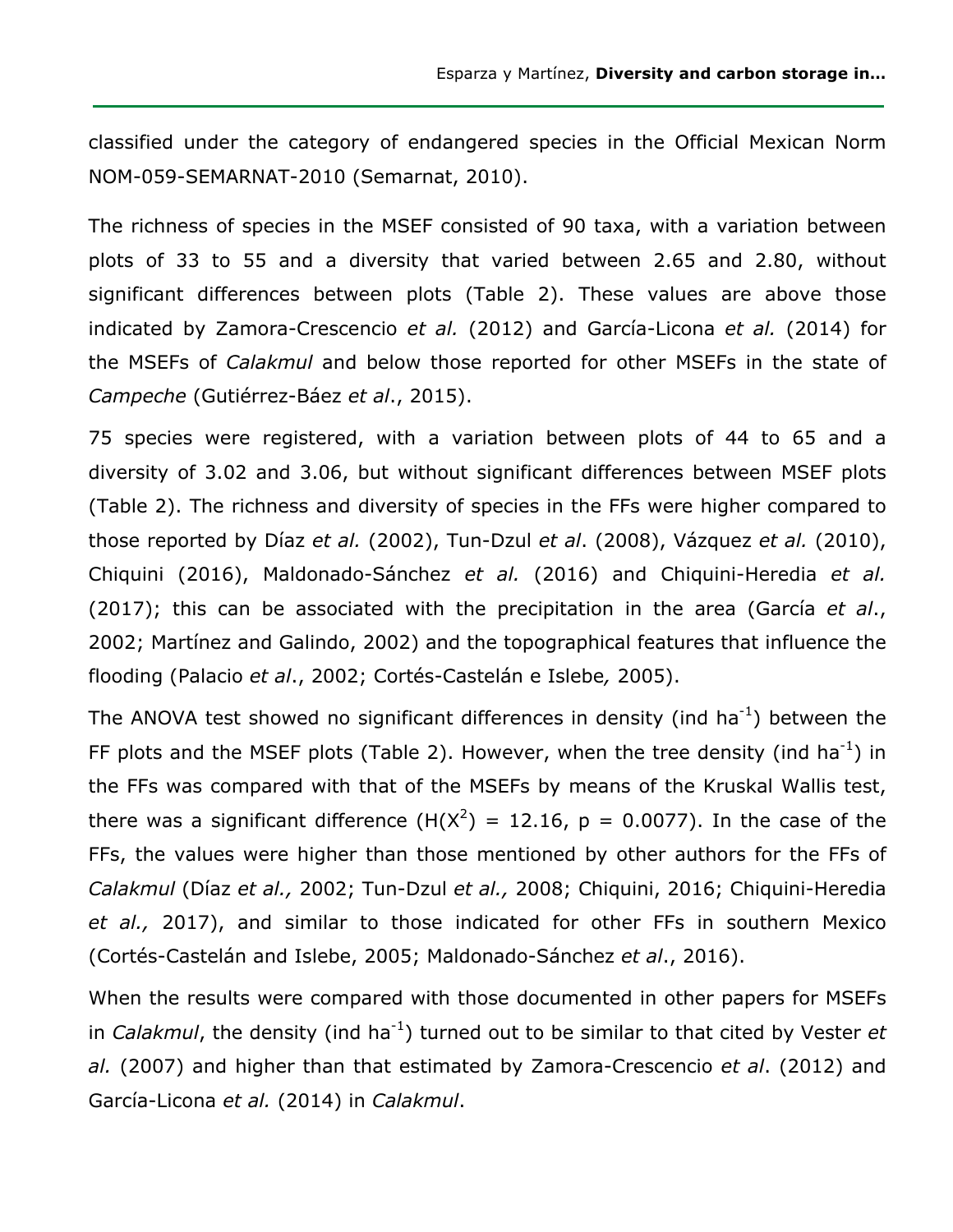As for the basal area (BA), the *Kruskal-Wallis test* showed no significant differences between the FF plots, whereas the MSEF 2 plot had a significantly larger BA than MSEF 4 (Table 2). When comparing between types of forests, there was a significant difference (H( $X^2$ ) = 10.19, p = 0.0204). The studied FFs had a larger BA than that recorded for forests of this type in *Calakmul* (Díaz *et al.,* 2002; Zamora-Crescencio *et al*., 2012; Chiquini, 2016; Chiquini-Heredia *et al.,* 2017) and a similar BA to that of other FFs in other regions in southern Mexico (Cortés-Castelán e Islebe, 2005; Maldonado-Sánchez *et al.,* 2016).

The MSEFs exhibited lower values for BA than other forests in *Calakmul* (Read and Lawrence, 2003; Zamora-Crescencio *et al.,* 2012; García-Licona *et al*., 2014), due to the impact of the forest management in the past (Martínez and Galindo, 2002; Martínez, 2010).

| <b>Variable</b> | $FF_1$ | $FF_2$ | MSEF_1 | MSEF_2 | MSEF_3 | MSEF_4 |
|-----------------|--------|--------|--------|--------|--------|--------|
| <b>Richness</b> | 65     | 44     | 52     | 33     | 40     | 55     |
| Diversity       | 3.06   | 3.02   | 2.7    | 2.79   | 2.65   | 2.80   |
| Evenness        | 0.73   | 0.80   | 0.68   | 0.80   | 0.72   | 0.70   |
| Density         | 5920   | 8630   | 3940   | 3720   | 4080   | 5170   |
| BA(m)           | 30.83  | 34.26  | 25.11  | 37.42  | 31.11  | 22.66  |
| Hs              | 1.29   | 1.15   | 1.23   | 1.18   | 1.13   | 1.33   |
| Hd              | 0.94   | 0.92   | 0.96   | 0.88   | 0.91   | 0.95   |
| Hh              | 0.75   | 0.62   | 0.76   | 0.70   | 0.73   | 0.78   |
| Hsdh            | 0.73   | 0.80   | 0.68   | 0.80   | 0.72   | 0.70   |
|                 |        |        |        |        |        |        |

**Table 2.** Diversity of species and structural diversity (HS, HD, Hh and Hsdh), richness of species, density and average basal area (BA) in the floodplain forests (FFs) and medium semi-evergreen forests (MSEF) analyzed in *Ejido Álvaro Obregón*.

 $BA = Basal area$ ,  $Hs = The Shannon-Wiener index for species$ ,  $HD = The Shannon-$ Wiener index by diameter classes,  $Hh = The Shannon-Wiener$  index by height classes, Hsdh = Average structural diversity rate.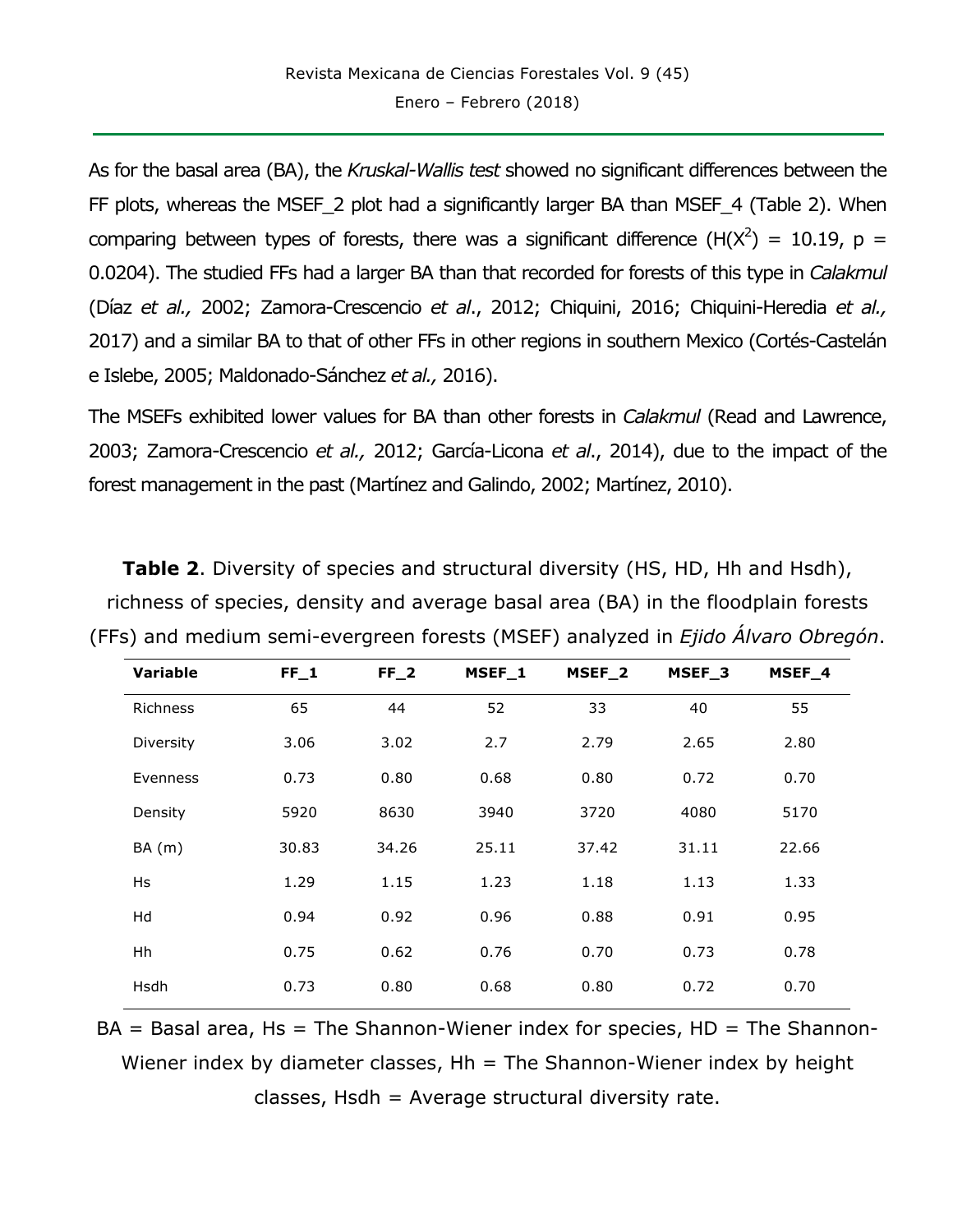The species with the highest RIV were *Pouteria reticulata, Haematoxylum campechianum* L.*, Manilkara zapota* (L.) P. Royen, and *Eugenia winzerlingii* (Table 3), which agrees with the findings of Díaz *et al.* (2002), Palaces *et al*. (2002), Chiniquini (2016) and Chiquini-Heredia *et al*. (2017) for FFs in central and southern *Calakmul*. While at the MSEFs, the highest RIVs were: *Sideroxylon salicifolium, P. reticulata, M. zapota* and *Brosimum alicastrum* Sw., which have been registered by various authors as dominant and with high RIVs for the MSEFs in *Calakmul* (Read and Lawrence, 2003; Vester *et al*., 2007; Zamora-Crescencio *et al*., 2012; García-Licona *et al.,* 2014).

**Table 3**. List of the species with the highest RIV in each of the floodplain forests (FFs) and medium semi-evergreen forests (MSEF) analyzed in the Permanent Forest Area of *Ejido Álvaro Obregón.*

| <b>Plot</b> | <b>Species</b>   | Ab_rel | AB_rel | Freq_rel | <b>RIV</b> |
|-------------|------------------|--------|--------|----------|------------|
| $FF_1$      | P. reticulata    | 8.61   | 6.39   | 1.49     | 16.49      |
|             | M. zapota        | 1.46   | 5.94   | 1.65     | 9.05       |
|             | L. guatemalensis | 2.25   | 1.63   | 1.32     | 5.20       |
| $FF_2$      | H. campechianum  | 1.04   | 9.62   | 1.47     | 12.13      |
|             | E. winzerlingii  | 5.64   | 1.17   | 1.47     | 8.28       |
|             | H. winzerlingii  | 2.90   | 3.13   | 1.47     | 7.50       |
| $MSEF_1$    | S. salicifolium  | 13.11  | 9.82   | 2.19     | 25.13      |
|             | D. lateriflora   | 1.61   | 4.01   | 1.97     | 7.59       |
|             | C. argentea      | 2.28   | 0.83   | 1.97     | 5.08       |
| $MSEF_2$    | M. zapota        | 1.70   | 6.46   | 1.53     | 9.69       |
|             | B. alicastrum    | 1.43   | 5.74   | 1.83     | 9.01       |
|             | E. ibarrae       | 5.91   | 1.10   | 1.83     | 8.85       |
|             | P. reticulata    | 3.67   | 2.93   | 1.93     | 8.44       |
| MSEF_3      | P. reticulata    | 12.17  | 7.14   | 1.69     | 21.01      |
|             | M. zapota        | 2.21   | 6.90   | 1.69     | 10.80      |
|             | M. brownei       | 0.33   | 4.10   | 0.85     | 5.27       |
| MSEF_4      | P. reticulata    | 8.12   | 6.75   | 1.43     | 16.31      |
|             | E. ibarrae       | 6.77   | 0.77   | 1.43     | 8.96       |
|             | M. zapota        | 0.77   | 5.09   | 1.19     | 7.06       |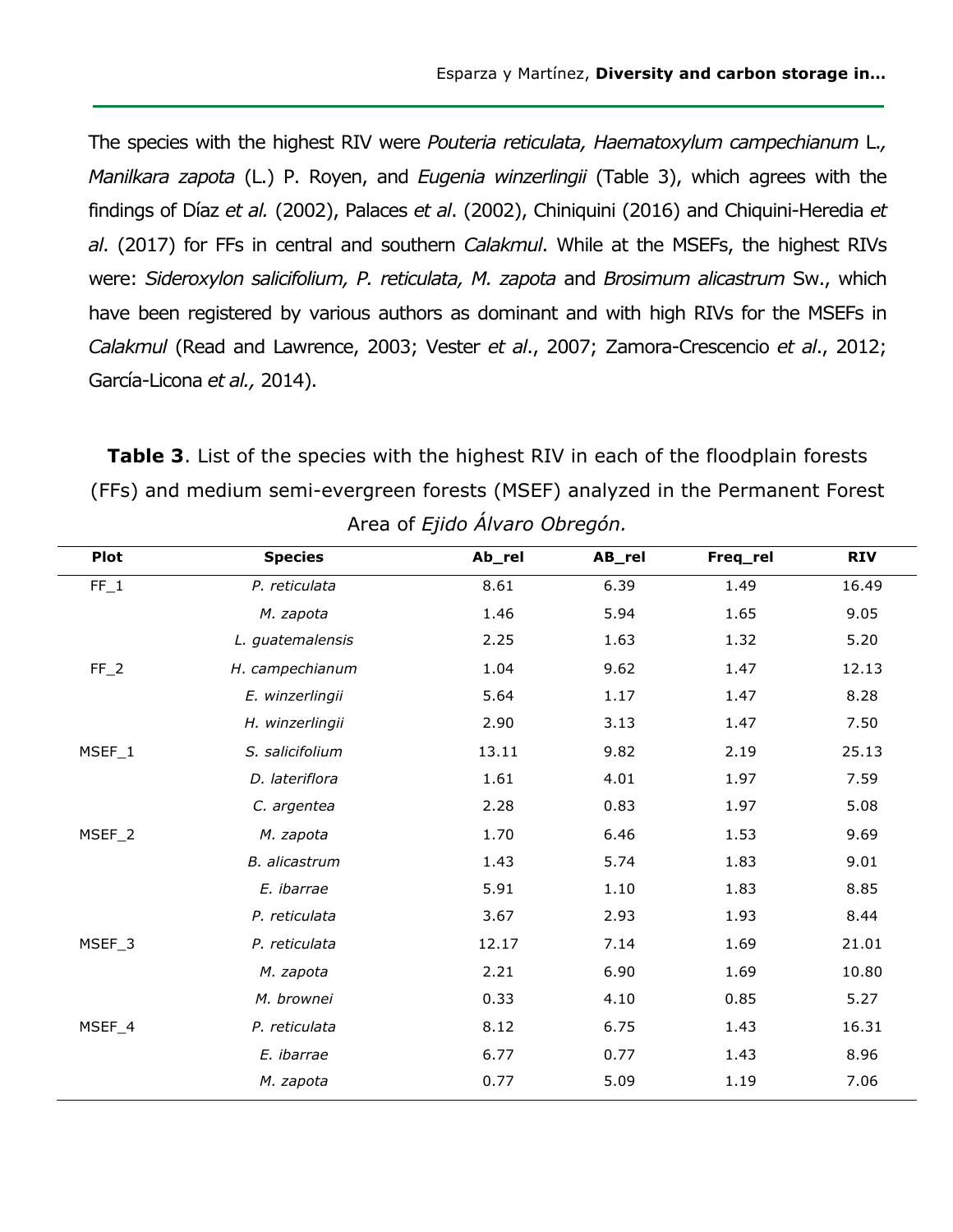The horizontal structure (DBH distribution), in all plots of both the FFs and MSEFs exhibits a distribution in the form of an inverted "J", with more than 70 % of the individuals in the first two diameter categories; that is to say, between 1 and 7.7 cm (Figure 1). The distribution in the form of an inverted J indicates that these forests maintain natural replacement processes that guarantee the replacement of the trees that have been removed for a variety of reasons (Zamora-Crescencio *et al.,* 2012; García-Licona *et al*., 2014; Maldonado-Sánchez *et al*., 2016).

The vertical structure (distribution of heights) exhibited a bell-shaped distribution, in which more than 60 % of the individuals were included in the categories 2 to 4, (3.3 and 9.6 m) (Figure 2). A similar pattern was followed by the plots of the MSEFs, except in the case of the MSEF 6, in which the first category included approximately 40 % of the individuals. These results agree with those documented by Díaz *et al*. (2002), Zamora-Crescencio *et al*. (2011), García-Licona *et al.* (2014), Chiquini (2016) and Chiquini-Heredia *et al.*, (2017), who point out that the pattern in question shows the recovery of the vegetation through the successional process.

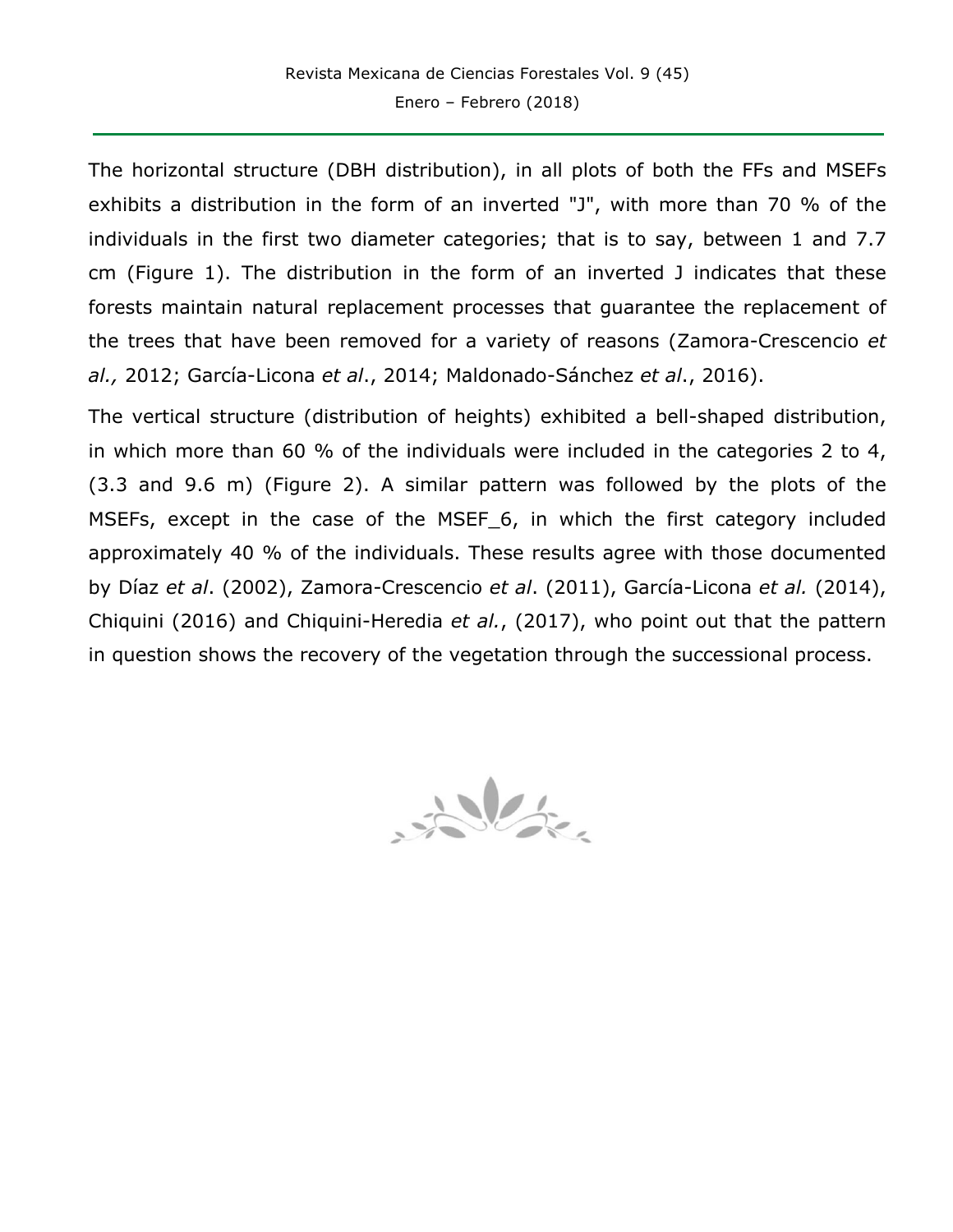

*Número de individuos* ha<sup>-1</sup> = Number of individuals ha<sup>-1</sup>

**Figure 1.** Vertical structure (heights) of the floodplain forests (FFs) and medium semi-evergreen forests (MSEFs) in the Permanent Forest Area *of Ejido Álvaro Obregón.*



*Número de individuos* ha<sup>-1</sup> = Number of individuals ha<sup>-1</sup>

**Figure 2.** Horizontal structure (DAP) of the floodplain forests (FFs) and medium semi-evergreen forests (MSEFs) analyzed in the Permanent Forest Area of *Ejido Álvaro Obregón.*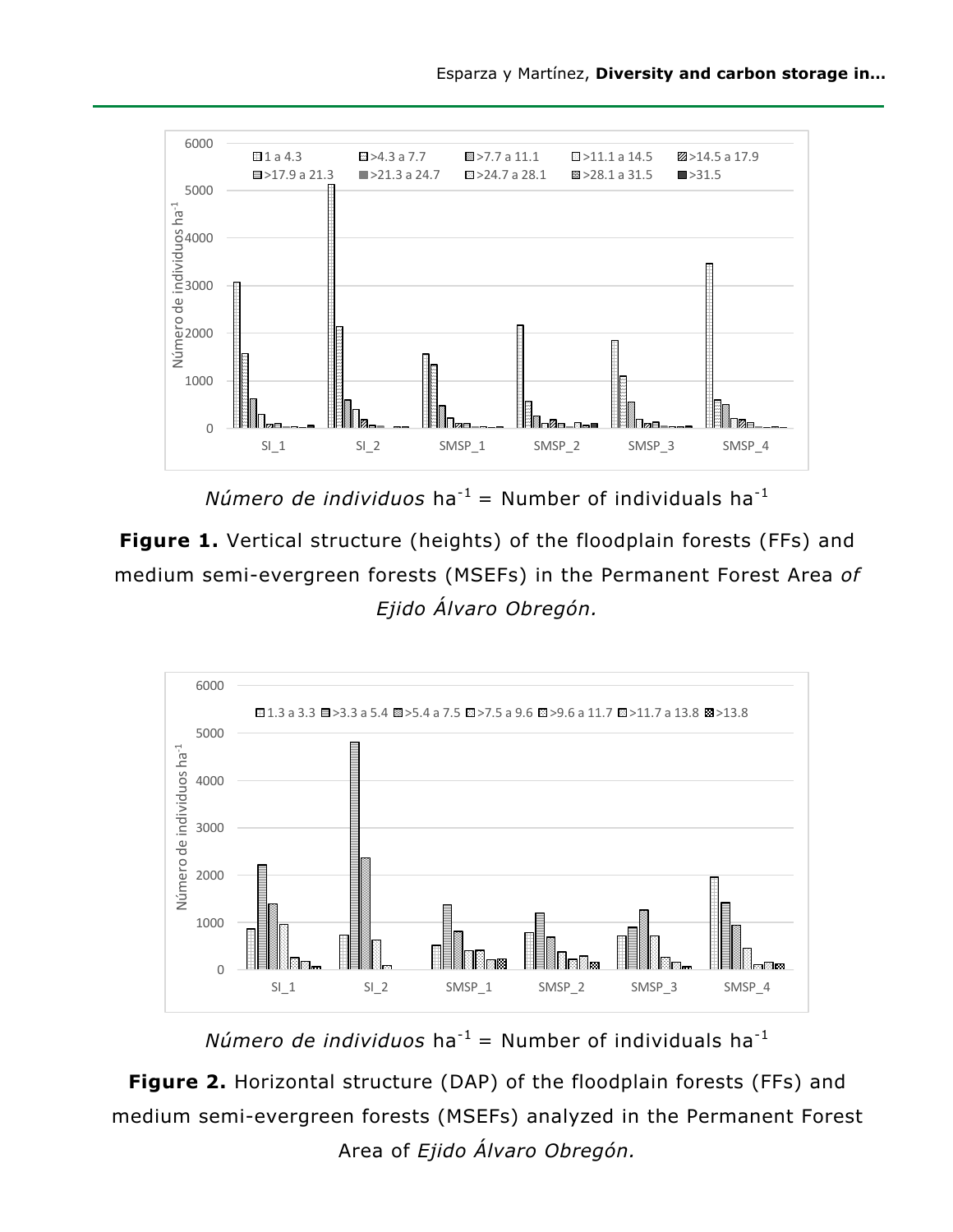When the structural diversity indices Hs, Hd, Hh and Hsdh were compared between the studied plots of both the FFs and the MSEFs (Table 2), significant differences were found between the Shannon-Wiener indices for the species (Hs). FFs registered a significantly greater diversity at FF 1 than at FF 2 (Hutchenson's t= 4.23, p= 0.001). In the case of the MSEF plots, the Hs of MSEF\_4 was calculated and found to be significantly higher than the estimates for MSEF\_1 (Hutchenson's  $t= 3.14$ ,  $p= 0.001$ ), MSEF<sub>1</sub>2 (Hutchenson's  $t= 4.40$ ,  $p= 0.001$ ) and MSEF<sub>12</sub> (Hutchenson's  $t= 6.13$ ,  $p= 0.001$ ). There were no significant differences in the Hh (diversity index by height classes) between the FFs and the MSEFs; whereas, for the HD (diversity index by diameter classes) there were significant differences only between the plots MSEF 2 and MSEF 3 (Hutchenson's  $t= 1.72$ ,  $p= 0.05$ ). In the case of the Hsdh (average structural diversity index), the highest value was estimated for MSEF\_6 and for FF\_1.

When we compare the results between types of forest, we find that MSEF 4 has a significantly higher value for diversity of species (Hs) than FF 2 (Hutchenson's  $t=$ 5.48,  $p = 0.001$ ; however, FF 2 has a significantly lower value for diversity by height classes (Hh) than MSEF 1 (Hutchenson's  $t= 1.67$ ,  $p= 0.001$ ) and MSEF 4 (Hutchenson's  $t = 2.01$ ,  $p = 0.001$ ).

The structural diversity estimated for the MSEFs was lower than indicated by Martínez-Sánchez (2016) for the same type of forests in *Tabasco*; for the FFs, the values were similar to those cited by Chiquini-Heredia *et al*. (2017).

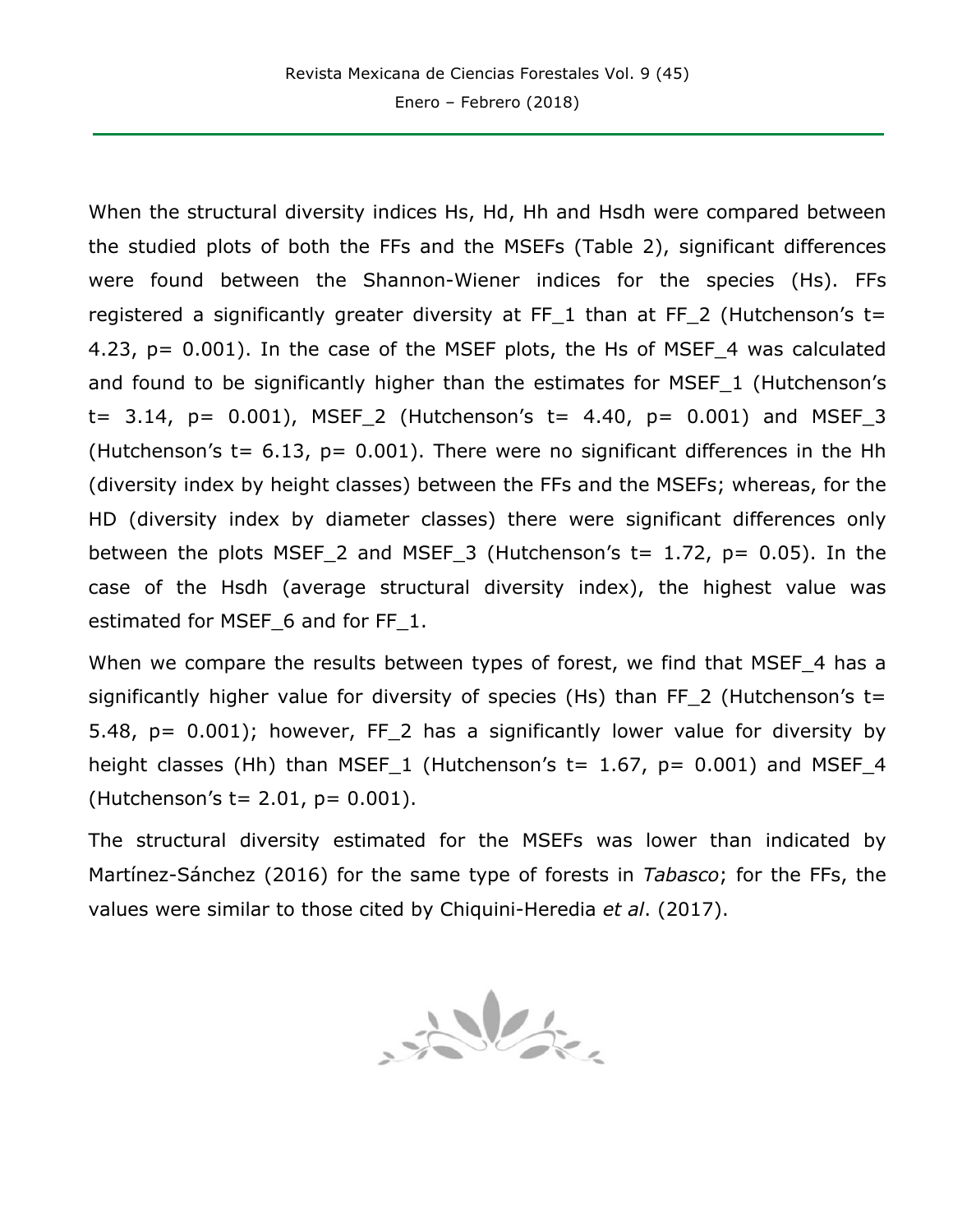### **Estimation of biomass and stored carbon**

The biomass estimates for the FFs were 94.85 t ha<sup>-1</sup> for FF 1 and 77.53 t ha<sup>-1</sup> in FF 2; in the MSEFs, they ranged between 72.70 and 35.31 t ha<sup>-1</sup> (Table 4). The calculation of the carbon content in the aboveground biomass in the FFs was of 44.58 and 36.44 mg C ha<sup>-1</sup>, while in the MSEFs it varied between 34.17 and 16.60 Mg C ha<sup>-1</sup> (Table 4). At the FFs, the species with the highest values for biomass and, therefore, for carbon were *H. campechianum*, *M. zapota*, *Canella winterana* (L.) Gaertn. and *Metopium brownei* (Jacq.) urb. At the MSEFs, they were *M. zapota, M. brownei* and *S. salicifolium*; at the FFs and the MSEFs (except in the case of the MSEF\_3) the species and values are similar to those indicated by other authors for secondary vegetation derived from forests with 20 - 25 years of recovery in the Region of *Calakmul* (Lawrence and Foster, 2003; Eaton and Lawrence, 2008; Aryal *et al*., 2014) as well as for other areas (Urquiza-Haas, *et al*., 2007; Berenguer *et al*., 2014).

The biomass and carbon accumulated at the MSEF\_3 coincide with those registered for the secondary vegetation derived from forests in early phases of the succession (10 years of recovery) in *Calakmul* (Lawrence and Foster, 2003; Eaton and Lawrence, 2008; Aryal *et al.,* 2014). These results probably relate to the long period during which wood was extracted in the PFA, and show the manner in which they have been recovered since their exploitation ceased (Eaton and Lawrence, 2008; Berenguer *et al*. 2014).

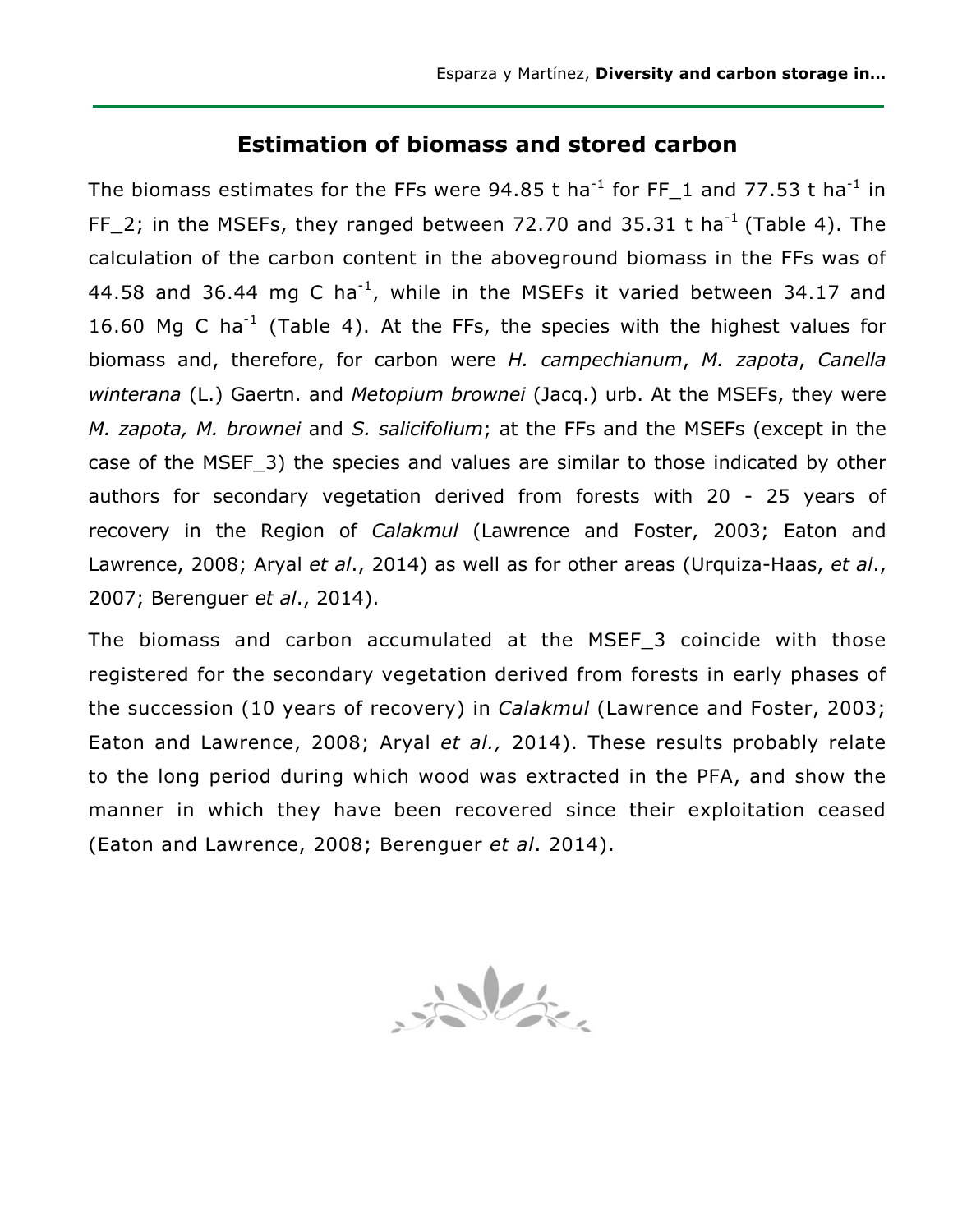**Table 4**. Average accumulated biomass and carbon by categories in the floodplain forests (FFs) and medium semi-evergreen forests (MSEFs) analyzed in the Permanent Forest Area of *Ejido Álvaro Obregón*.

|                                        | $FF_1$ | $FF_2$      | MSEF_1 | MSEF_2 | MSEF_3      | MSEF_4 |
|----------------------------------------|--------|-------------|--------|--------|-------------|--------|
| Biomass ( $t$ ha <sup>-1</sup> )       | 94.85  | 77.53       | 72.70  | 63.22  | 35.35       | 50.63  |
| <b>Carbon dioxide</b>                  | 44.58  | 36.44       | 34.17  | 29.71  | 16.60       | 23.79  |
| $(MgCha-1)$                            |        |             |        |        |             |        |
| Diameter Categories (biomass / Carbon) |        |             |        |        |             |        |
| 1 to $4.3$                             | 0.36   | 0.77        | 0.24   | 0.30   | 0.24        | 0.36   |
|                                        | 0.17   | 0.36        | 0.11   | 0.14   | 0.11        | 0.17   |
| >4.3 to 7.7                            | 1.64   | 1.99        | 1.39   | 0.75   | 1.23        | 0.63   |
|                                        | 0.77   | 0.94        | 0.65   | 0.35   | 0.58        | 0.29   |
| >7.7 to 11.1                           | 2.63   | 2.04        | 6.06   | 2.08   | 3.03        | 3.46   |
|                                        | 1.24   | <u>1.13</u> | 2.85   | 0.98   | 1.43        | 1.63   |
| $>11.1$ to 14.5                        | 12.27  | 4.85        | 8.75   | 4.00   | 1.99        | 5.83   |
|                                        | 5.76   | 2.28        | 4.11   | 1.88   | 0.93        | 2.74   |
| >14.5 to 17.9                          | 3.55   | 4.74        | 8.20   | 17.19  | 2.53        | 5.47   |
|                                        | 1.67   | 2.23        | 3.85   | 8.08   | <u>1.19</u> | 2.57   |
| >17.9 to 21.3                          | 17.00  | 5.06        | 12.71  | 12.99  | 2.77        | 17.95  |
|                                        | 7.99   | 2.38        | 5.98   | 6.11   | 1.30        | 8.44   |
| >21.3 to 24.7                          | 1.33   | 4.51        | 9.18   | 2.67   | 0.86        | 6.47   |
|                                        | 0.63   | 2.12        | 4.32   | 1.25   | 0.40        | 3.04   |
| >24.7 to 28.1                          | 7.90   | 0.00        | 6.07   | 8.84   | 1.84        | 0.56   |
|                                        | 3.71   | 0.00        | 2.85   | 4.16   | 0.87        | 0.26   |
| >28.1 to 31.5                          | 1.33   | 9.19        | 9.21   | 6.50   | 4.78        | 4.70   |
|                                        | 0.63   | 4.32        | 4.33   | 3.06   | 2.24        | 2.21   |
| >31.5                                  | 46.85  | 44.02       | 10.87  | 7.88   | 16.05       | 5.20   |
|                                        | 22.02  | 20.69       | 5.12   | 3.70   | 7.54        | 2.44   |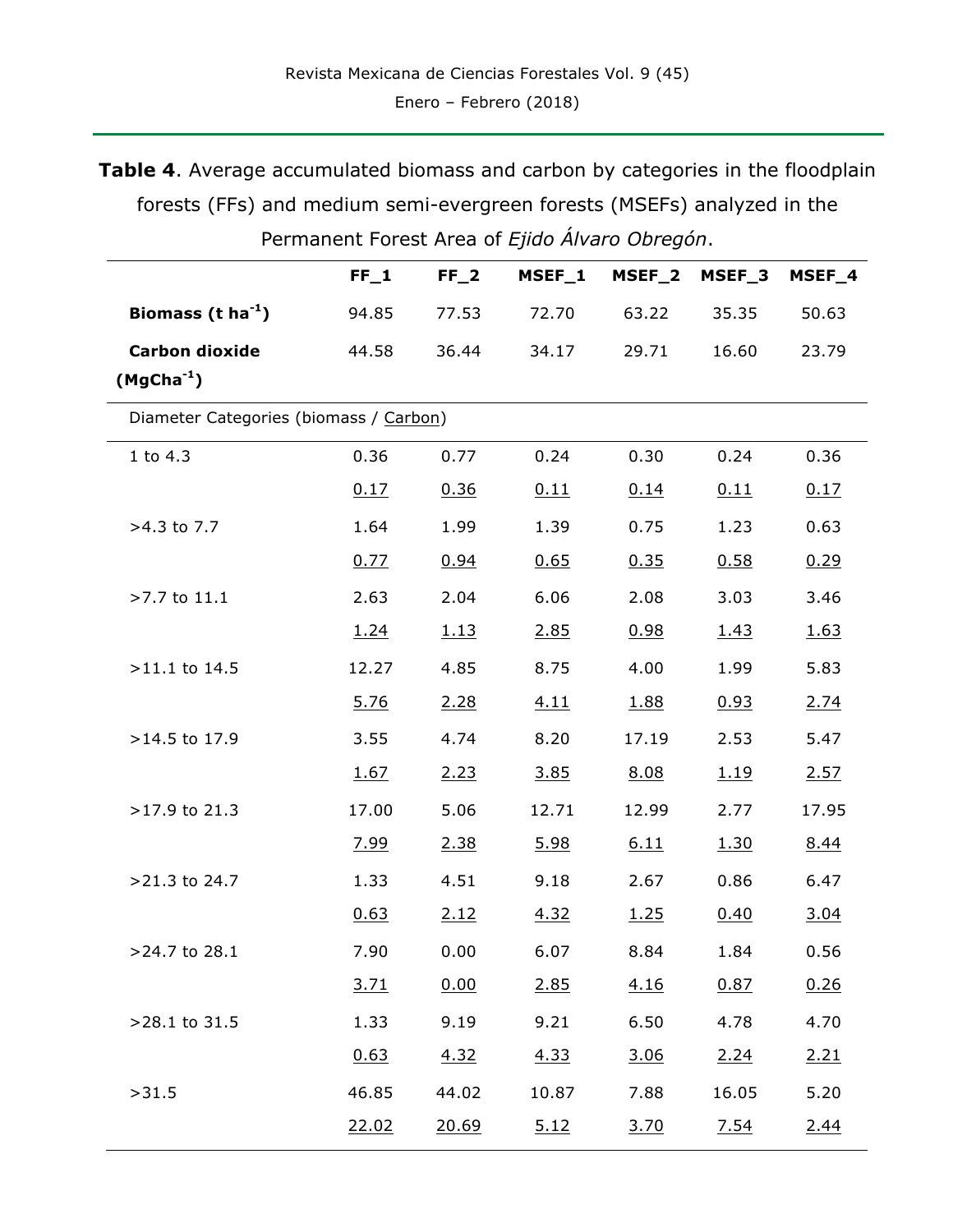In relation to the estimation of biomass and carbon by diameter categories, it was noted that if the largest amount of biomass and therefore of carbon dioxide is concentrated in the last category (>31.5 cm diameter) with percentages close to 50 % of the total accumulated carbon of the sampled plots (FF  $1=$  49.39 % and FF\_2= 56.78 %). Whereas the MSEFs have the highest percentages of the accumulated carbon in the intermediate categories, with a DBH between 11.1 and 21.3 cm, in three of the plots (MSEF\_1 = 40.80 %, MSEF\_2 = 54.09 % and MSEF\_4= 57.78 %), and only the MSEF\_3 is in the last diameter category (45.45 %). These values are similar to those cited by other authors (Santamaria, 2014; Berenguer *et al*., 2014), who point out that the highest amount of carbon occurs in individuals of intermediate (10 to 20 cm) and higher (more than 20 cm) diameter categories.

By observing the relationship between the structural diversity (Hd and Hh) and the amount of carbon stored in each plot (figures 3a, 3b, 4a and 4b), it was noted that in both the FFs and the MSEFs there was a positive and significant correlation between the Hd and carbon stored and HH and the stored carbon. These results agree with the findings of Wang *et al.* (2011), who point out that there is a positive relationship between the structural diversity rates and the carbon reservoirs, i.e. the carbon storage increases with higher diversity rates.

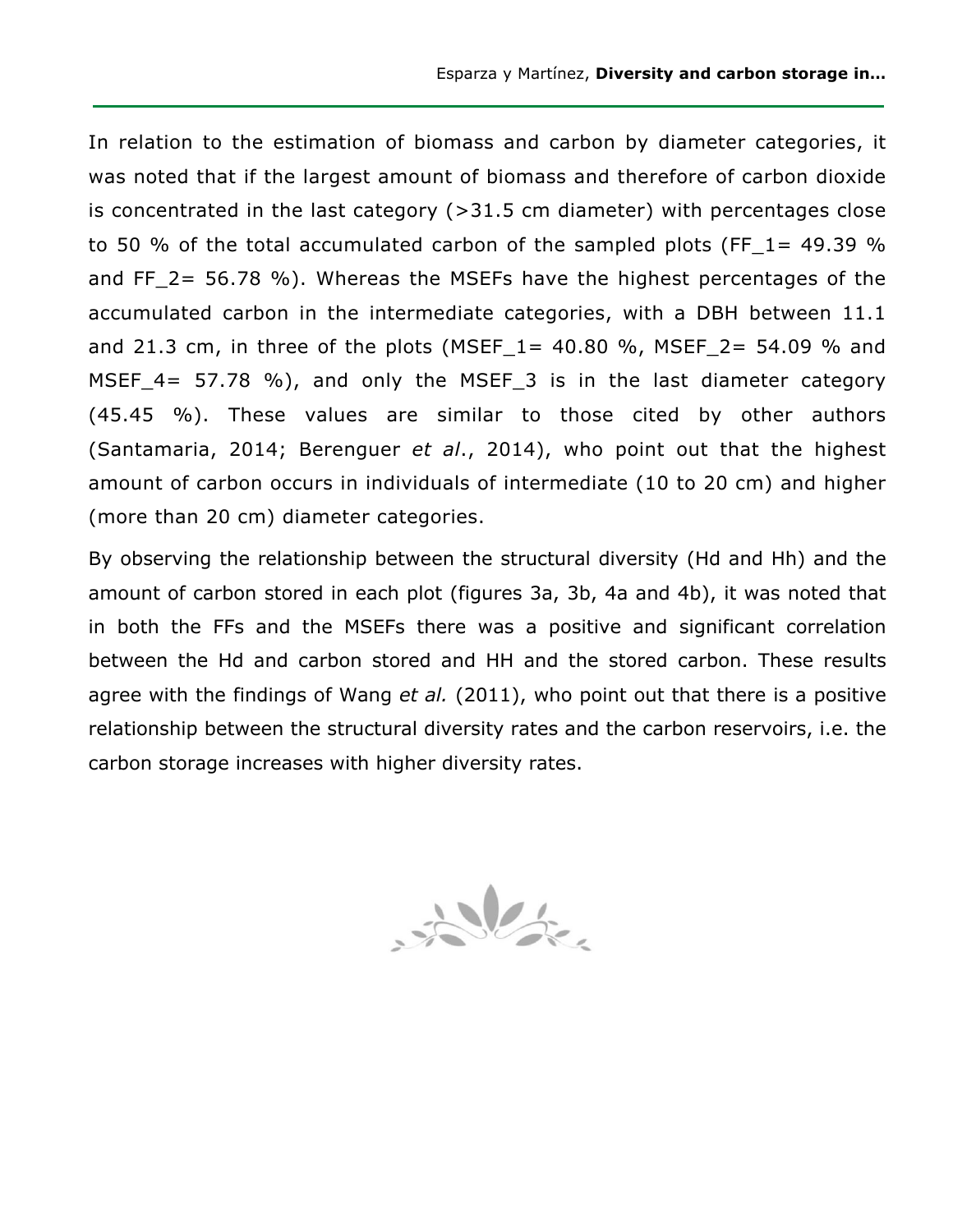Enero – Febrero (2018)



*Carbono* = Carbon

**Figure 3**. Relationship between the stored carbon and the structural diversity (diversity index by diameter classes) in the floodplain forests (FFs - 3a) and in the medium semi-evergreen forests (MSEFs - 3b) analyzed in the Permanent Forest Area of *Ejido Álvaro Obregón*.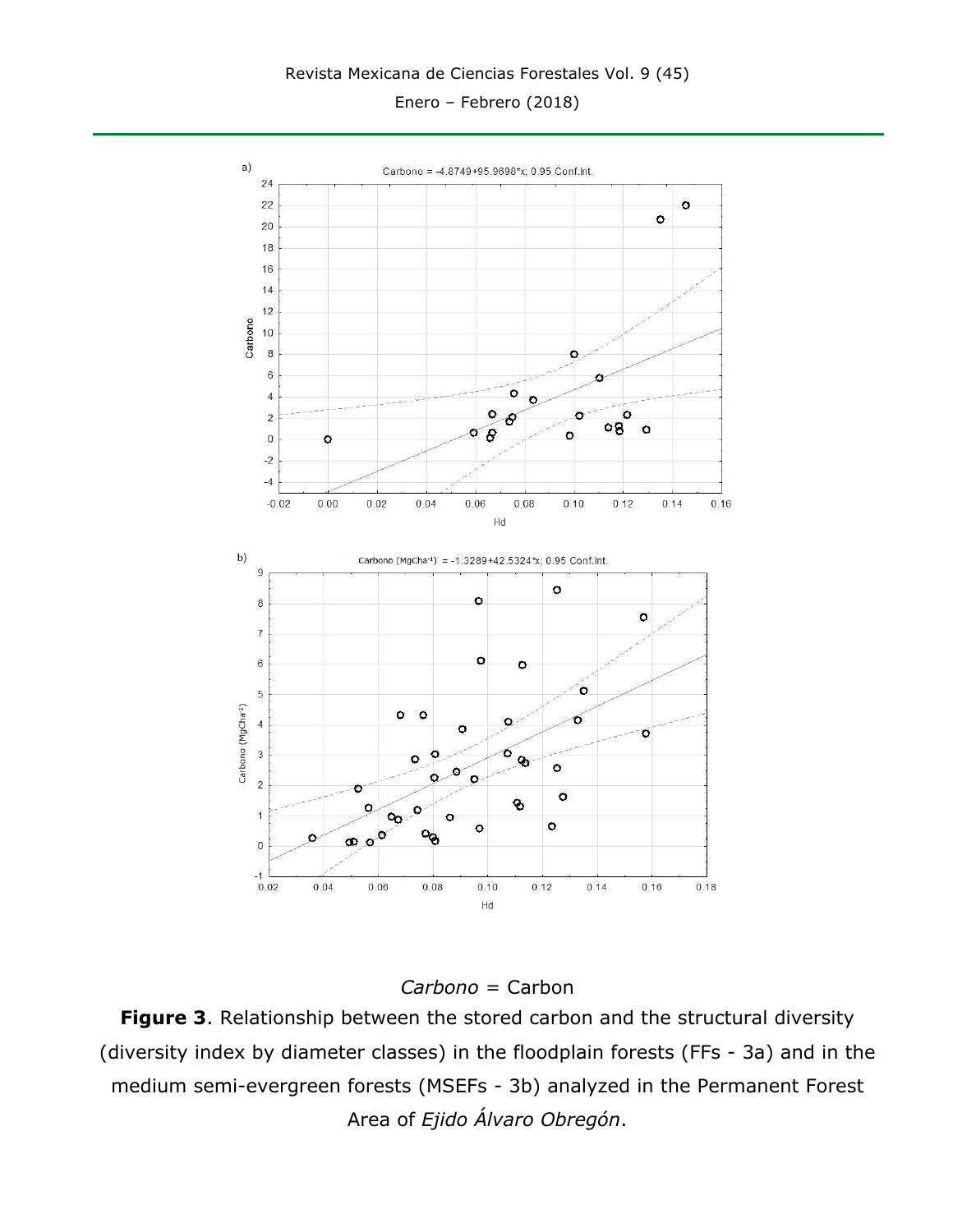



**Figure 4**. Relationship between the carbon stored and the structural diversity Hh (index of diversity by height classes) in the floodplain forests (FFs - 4a) and in the medium semi-evergreen forests (MSEFs - 4b) analyzed in the Permanent Forest Area of *Ejido Álvaro Obregón*.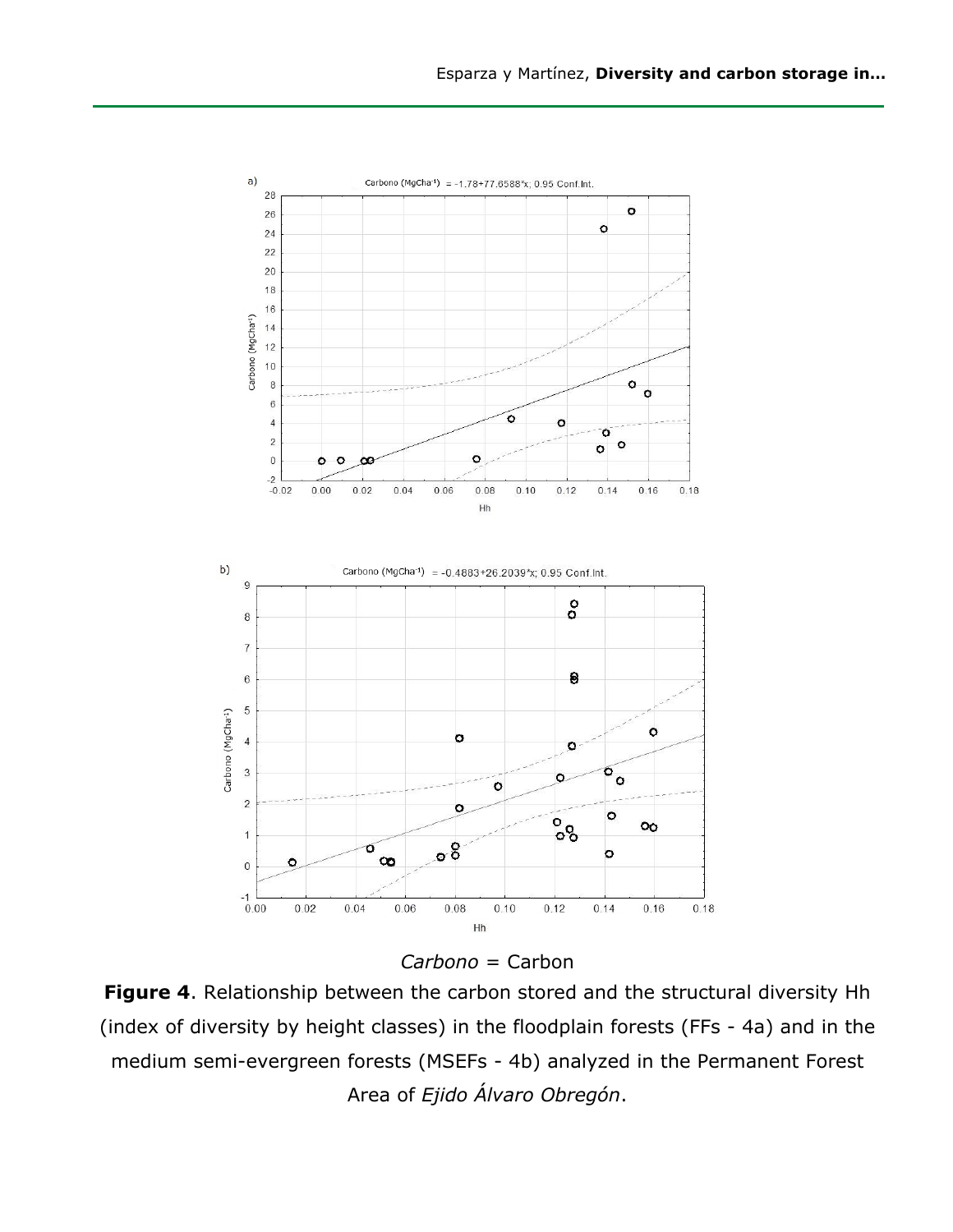## **Conclusions**

The diversity of the Permanent Forest Area of *Ejido Álvaro Obregón* allows us to conclude that both the MSEFs and the FFs exhibit a good conservation status, with appropriate plant regeneration processes for this type of forests. The characteristics of richness of species, abundance, basal area, biomass and carbon show that the MSEFs are those with the greatest impact in relation to the exploitation. Both the FFs and the MSEFs maintain good structural conditions, composition and carbon content, which are similar to those of the old secondary vegetation (aged 25 to 30 years), i.e. they are in recovery after the period of exploitation to which they were subjected.

#### **Acknowledgments**

The authors wish to thank the inhabitants of *Ejido Álvaro Obregón* for the facilities provided for the realization of this study. Thanks to Manuel Arana Cua and Demetrio Álvarez Montejo for their support in the field and in the identification of species. The study was carried out with resources from the Adaptive Monitoring Project of the *Calakmul* Biosphere Reserve (Strategic Innovation Projects - FMCN) and *El Colegio de la Frontera Sur (ECOSUR*).

#### **Conflict of interest**

The authors declare no conflict of interest.

### **Contribution by author**

Ligia Guadalupe Esparza Olguín: data analysis, titling of the manuscript, drafting of the abstract and the introduction, methods, results, discussion and conclusions sections, and design of the figures and tables; Eduardo Martínez Romero: field work, drafting of the abstract and the methods, results, discussion and conclusions sections.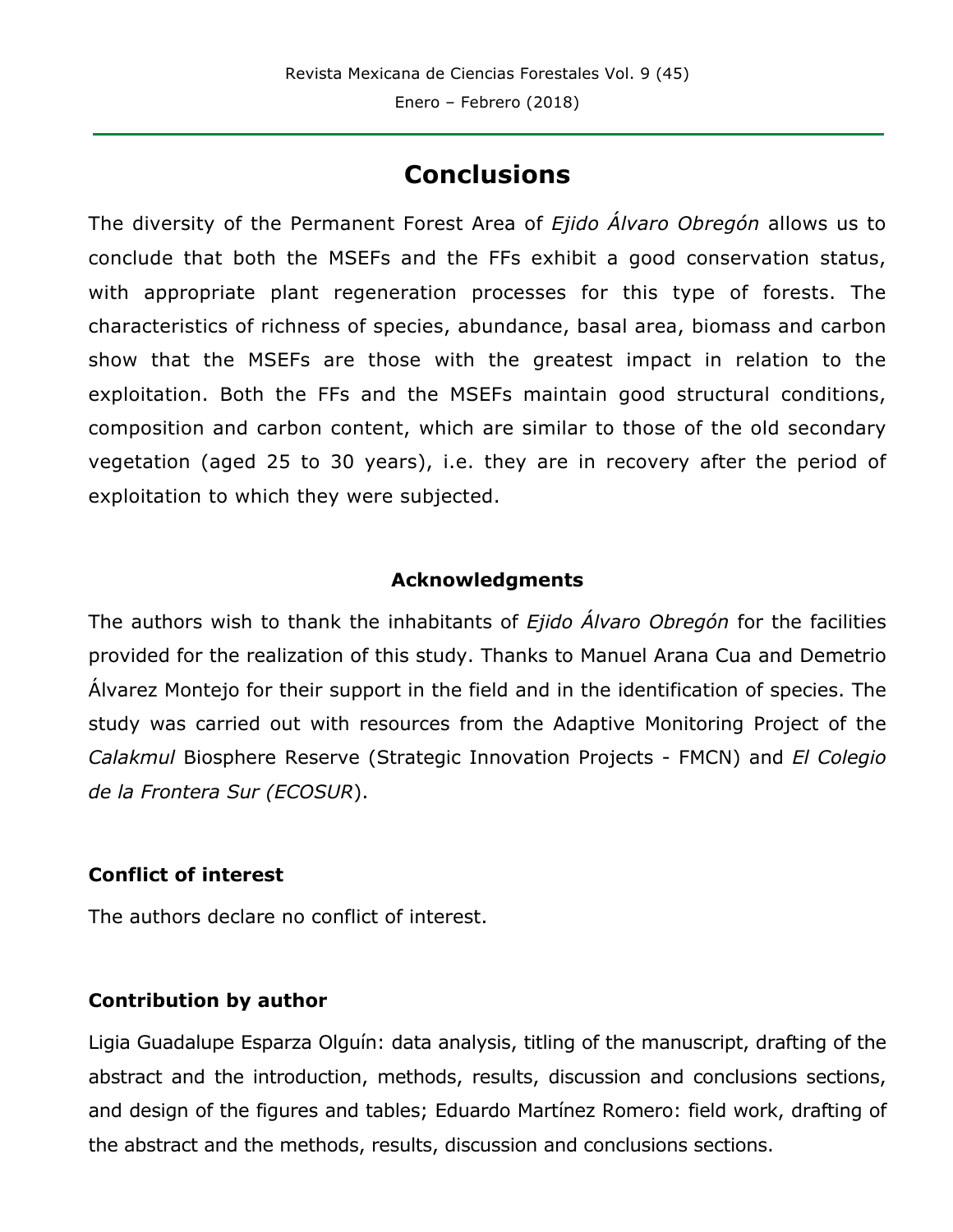#### **References**

Aryal D. R., B. H. J. de Jong, S. Ochoa-Gaona, L. Esparza-Olguín and J. Mendoza-Vega. 2014. Carbon stocks and changes in tropical secondary forests of southern Mexico. Agriculture, Ecosystems and Environment 195:220-230.

Aryal D.R., B. H. J. de Jong, J. Mendoza-Vega, S. Ochoa-Gaona and L. Esparza-Olguín. 2017. Soil organic carbon stocks and soil respiration in tropical secondary forests in Southern Mexico. *In*: Damien, D. J., C. Field, L. S. Morgan and A. B. McBratney. (eds.). Global Soil Security. Springer. Cham, Switzerland. pp. 153-165.

Berenguer E., J. Ferreira, T. A. Gardner, L. E. Oliveira C. A., P. Barbosa C., C. E. Cerri, M. Durigan, R. C. de Oliveira Jr., I. C. Guimarães V. and J. Barlow. 2014. A large-scale field assessment of carbon stocks in human-modified tropical forest. Global Change Biology 20:3713-3726.

Cairns M. A., I. Olmsted, J. Granados and J. Argaez. 2003. Composition and aboveground tree biomass of a dry semi-evergreen forest on Mexico´s Yucatan Peninsula. Forest Ecology and Management 186(1-3):125-132.

Carnevali F.-C., G., J. L. Tapia-Muñoz, R. Duno S. y I. Ramírez M. (eds). 2010. Flora Ilustrada de la Península de Yucatán: Listado Florístico. Centro de Investigación Científica de Yucatán, A.C. Mérida, Yuc., México. 328 p.

Cortés-Castelán, J. C. y G. A. Islebe. 2005. Influencia de factores ambientales en la distribución de especies arbóreas en las selvas del sureste de México. Revista de Biología Tropical 53:115-133.

Chave, J., C., Andalo, S. Brown, M. A. Cairns, J. Q. Chambers, D. Eamus, H. Fölster, F. Fromard, N. Higuchi, T. Kira, J.-P. Lescure, B. W. Nelson, H. Ogawa, H. Puig, B. Riéra and T. Yamakura. 2005. Tree allometry and improved estimation of carbon stocks and balance in tropical forest. Oecologia 145:87-99.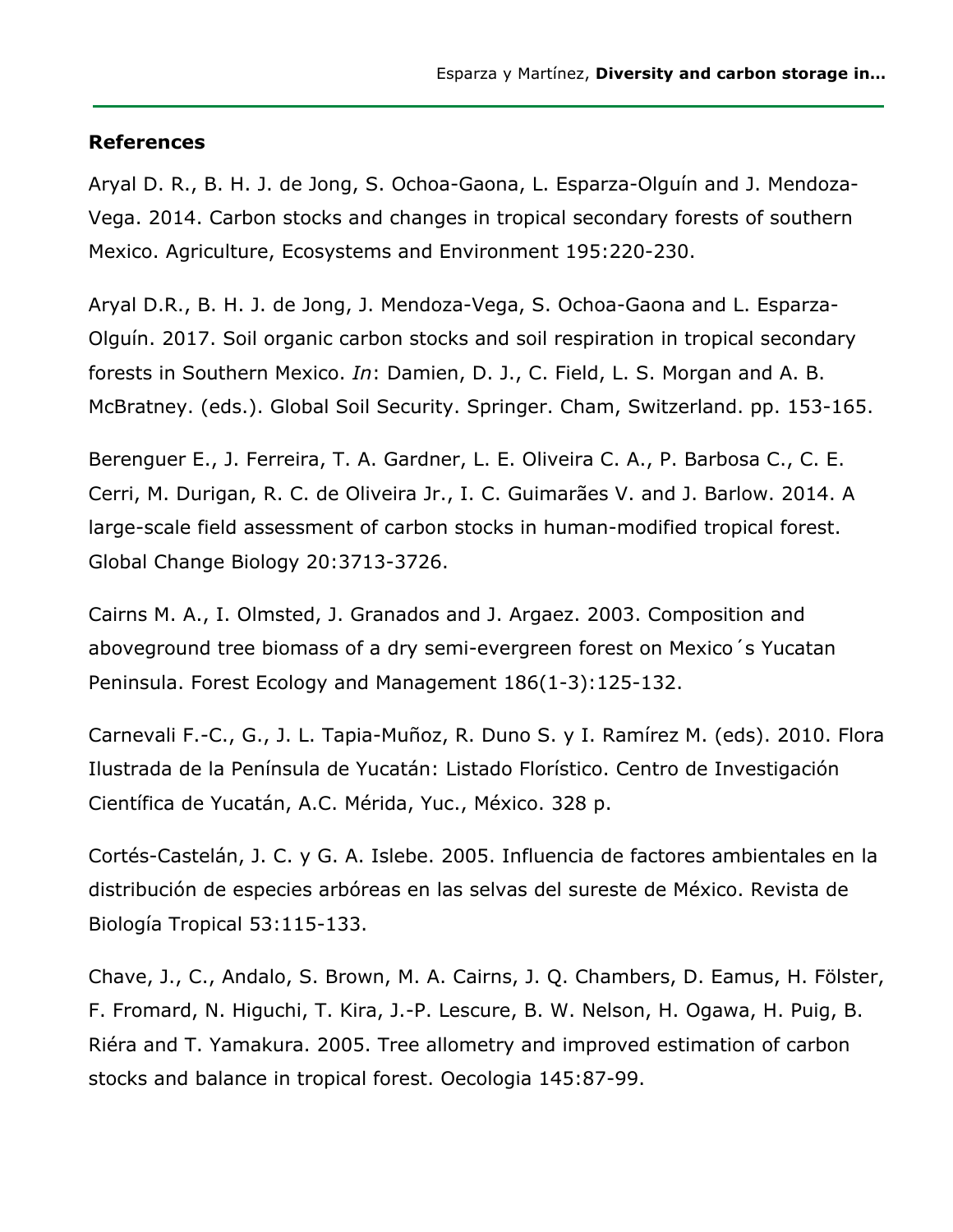Chave, J., H. C. Muller-Landau, T. R. Baker, T. A. Easdale, H. ter Steege and C. O. Webb. 2006. Regional and phylogenetic variation of wood density across 2456 Neotropical tree species. Ecological Applications 16(6):2356-2367.

Chiquini H., W. A. 2016. Diversidad florística de la selva inundable de Calakmul. Tesis de Maestría. El Colegio de la Frontera Sur, Unidad Campeche. Lerma Campeche, Camp., México. 60 p.

Chiquini-Heredia, W. A., L. Esparza-Olguín, Y. Peña-Ramírez, A. Maya-Martínez y E. Martínez-Romero. 2017. Estructura y diversidad en selva inundable al centro y sur de Calakmul. Ecosistemas y Recursos Agropecuarios 4(12):511-524.

Díaz G., J. R., O. Castillo A. y G. García G. 2002. Distribución espacial y estructura arbórea de la selva baja subperennifolia en un ejido de la Reserva de la Biosfera de Calakmul, Campeche, México. Universidad y Ciencia 18(35):11-28.

Eaton, J. M. and D. Lawrence. 2008. Loss of carbon sequestration potential after several decades of shifting cultivation in the Southern Yucatán. Forest Ecology and Management 258(6):949-958.

Fonseca, W., J. M. Rey B. and F. E. Alice. 2011. Carbon accumulation in the biomass and soil of different aged secondary forests in the humid tropics of Costa Rica. Forest Ecology and Management 262(8):1400-1408.

García G., G. y J. M. Pat F. 2000. Apropiación del espacio y colonización en la Reserva de la Biosfera de Calakmul, Campeche, México. Revista Mexicana del Caribe 5(10):212-231.

García G., G, J. L. Palacio P. y M. A. Ortiz P. 2002. Reconocimiento geomorfológico e hidrográfico de la Reserva de la Biosfera Calakmul, México. Investigaciones Geográficas 48:7–23.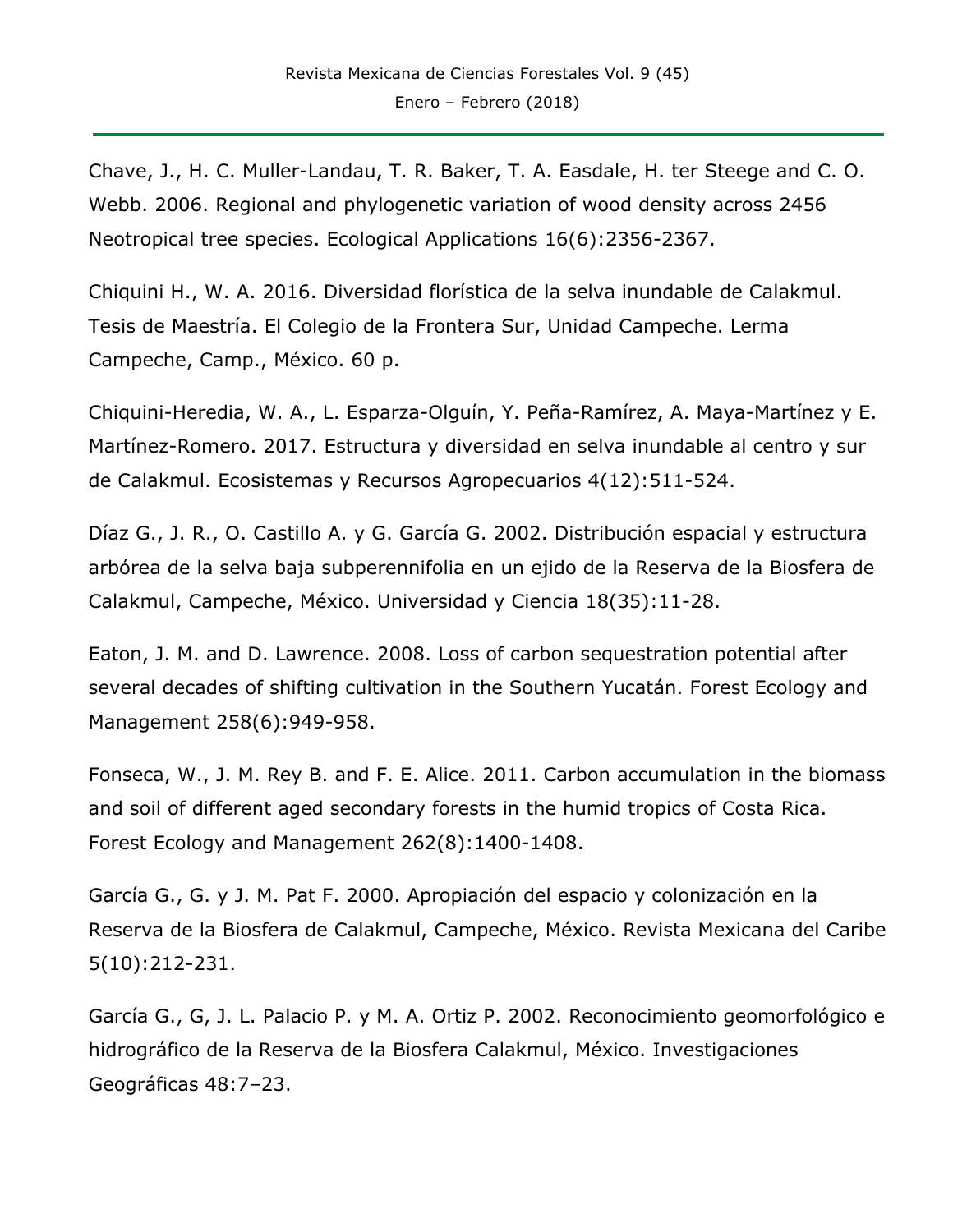García-Licona J. B., L. Esparza-Olguín y E. Martínez-Romero. 2014. Estructura y composición de la vegetación leñosa de selvas en diferentes estadios sucesionales en el ejido El Carmen II, Calakmul, México. Polibotánica 38(1):1-26.

Gutiérrez-Báez C., P. Zamora-Crescencio y G. G. Cabrera-Mis. 2015. Estructura y composición florística de la selva mediana subperennifolia El Remate, Calkiní, Campeche, México. Foresta Veracruzana 18(2):1-12.

Herrera-Gloria, J. M. 2007. Estudio de Impacto Ambiental. Aprovechamiento Forestal en Selvas Tropicales, ejido Álvaro Obregón.

http://sinat.semarnat.gob.mx/dgiraDocs/documentos/camp/estudios/2007/04CA20 07FD033.pdf (10 de febrero de 2009).

Hughes, R. F., J. B. Kauffman and V. J. Jaramillo. 1999. Biomass, carbon, and nutrient dynamics of secondary forests in humid tropical region of México. Ecology 80(6):1892-1907.

Hutcheson, K. 1970. A test for comparing diversities based on the Shannon formula. Journal of Theoretical Biology 29(1):151-154.

Lawrence, D. and D. R. Foster. 2003. Chapter 5. Recovery of nutrient cycling and ecosystem properties following swidden cultivation: regional and stand-level constraints. *In*: Turner II, B. L., J. Geoghegan, D. R. Foster (eds.). Integrated Land-Change Science and Tropical Deforestation in Southern Yucatán. Final Frontiers, Oxford University Press. New York, NY, USA. pp. 81-104.

Lawrence, D., H. F. M. Vester, D. Pérez-Salicrup, J. R. Eastman, B. L. Turner II and J. Geoghegan. 2004. Integrated analysis of ecosystem interactions with land-use change: The Southern Yucatán peninsular region. *In*: Defries, R. S., G. P. Asner and R. A. Houghton (eds.). Ecosystems and land use change. American Geophysical Union. Washington DC, USA. pp. 277-292 p.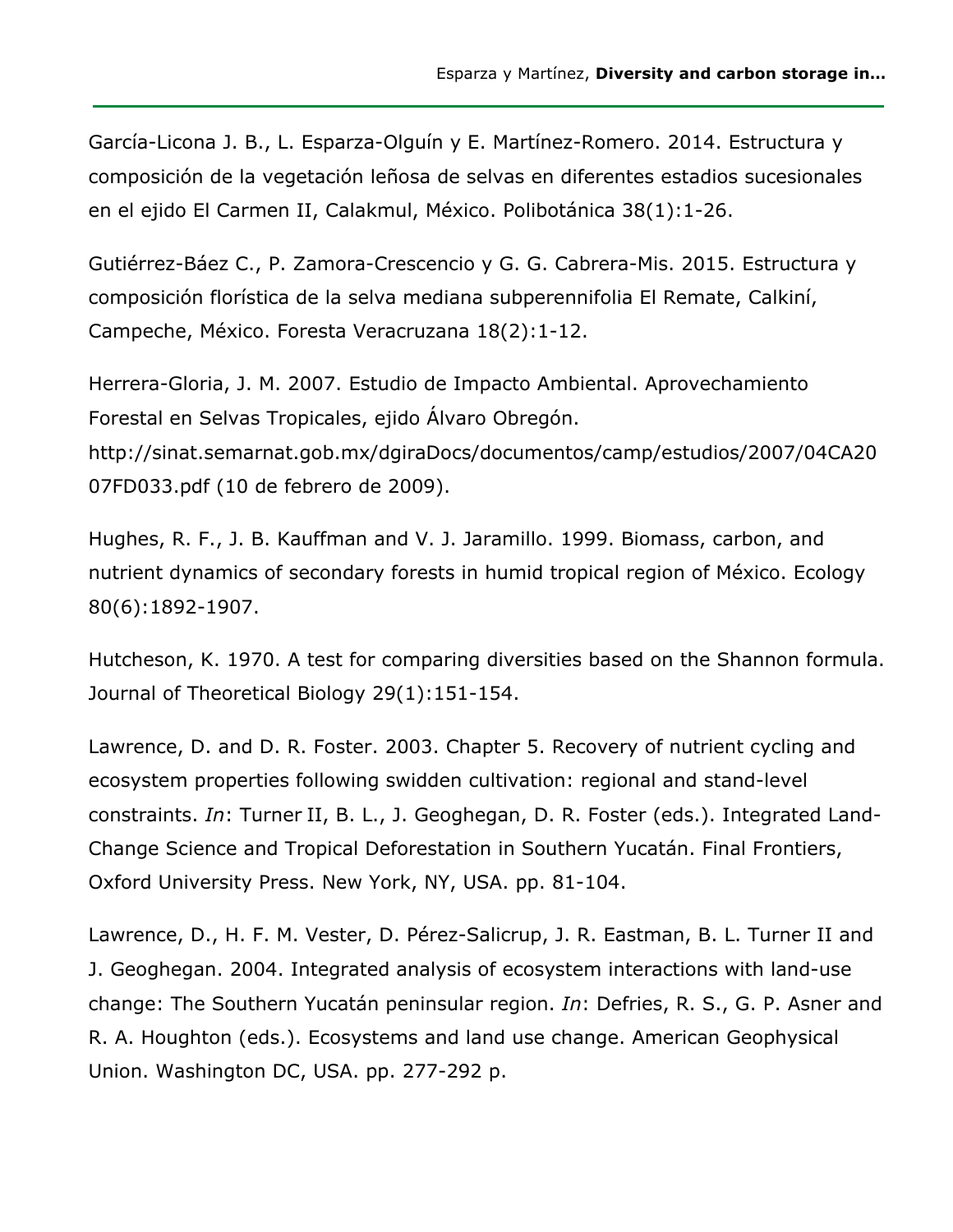Lei, X., W. Wang and C. Peng. 2009. Relations hips between stand growth and structural diversity in spruce-dominated forest in New Brunswick, Canada. Canadian Journal of Forest Research 39(10):1835-1847.

Magurran, A. E. 2004. Measuring biological diversity. Blackwell Publishing. Oxford, England. 264 p.

Maldonado-Sánchez, E. A., S. Ochoa-Gaona, R. Ramos-Reyes, M. A. Guadarrama-Olivera, N. González-Valdivia y B. H. J. de Jong. 2016. La selva inundable de canacoite en Tabasco, México, una comunidad vegetal amenazada. Acta Botánica Mexicana 115: 75-101.

Márdero, S., E. Nickl, B. Schmook, L. Schneider, J. Rogan, Z. Christman y D. Lawrence. 2012. Sequías en el sur de la península de Yucatán: análisis de la variabilidad anual y estacional de la precipitación. Investigaciones Geográficas 78:19-33.

Martínez, E., M. Sousa S. y C. H. Ramos Á. 2001. Listados Florísticos de México, XXII. Región de Calakmul, Campeche. Instituto de Biología, Universidad Nacional Autónoma de México. México, D.F., México. 57 p.

Martínez, E. y C. Galindo L. 2002. La vegetación de Calakmul, Campeche, México: Clasificación, descripción y distribución. Boletín de la Sociedad Botánica de México 71:7-32.

Martínez R., E. 2010. Factores de impacto directos e indirectos que determinaron el proceso complejo de la deforestación a nivel ejidal, en la región de Calakmul, Campeche, durante el período 1976-2008. Tesis de doctorado. Facultad Latinoamericana de Ciencias Sociales (FLACSO). Sede Académica México. México, D.F., México. 296 p.

Martínez-Sánchez, J. L. 2016. Comparación de la diversidad estructural de una selva alta perennifolia y una mediana subperennifolia en Tabasco, México. Madera y Bosques 22(2):29-40.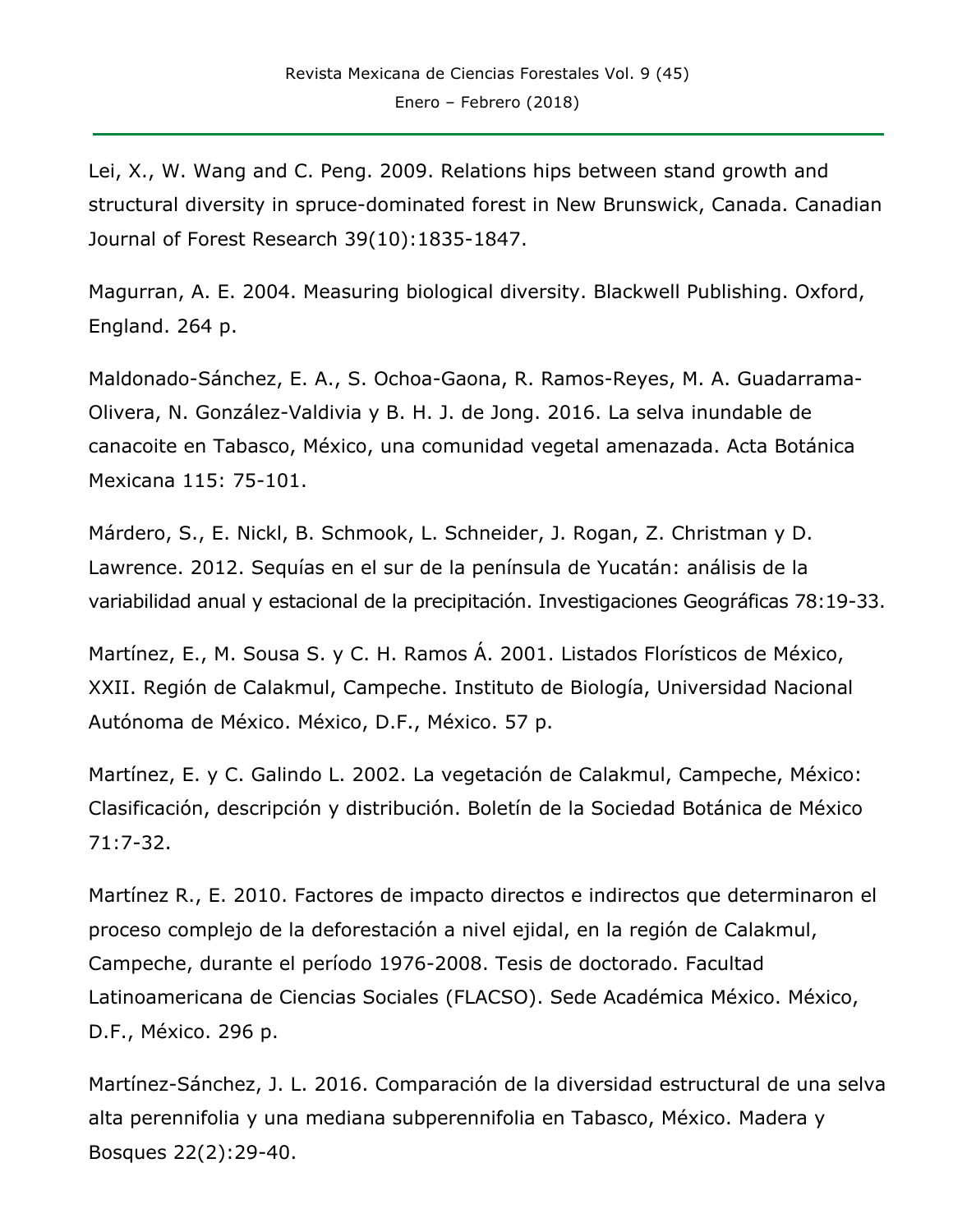Palacio A., A. G., R. NoriegaT. y P. Zamora C. 2002. Caracterización físicogeográfica del paisaje conocido como "bajos inundables". El caso del Área Natural Protegida Balamkín, Campeche. Investigaciones Geográficas 49:57–73.

Read, L. and D. Lawrence. 2003. Recovery of biomass following shifting cultivation in dry tropical forests of the Yucatan. Ecological Applications 13(1):85-97.

Santamaria R., S. L. 2014. Aboveground biomass and carbon stock of a medium stature semi-evergreen tropical forest in the Intensive Carbon Monitoring Site of Calakmul-Campeche, Mexico. Thesis of Master of Science. Technische Universität Dresden. The Faculty of Environmental Science, Institute of International Forestry and Forest Products. Dresden, Germany. 47 p.

Secretaría de Medio Ambiente y Recursos Naturales (Semarnat). 2010. Norma Oficial Mexicana NOM-059-SEMARNAT-2010. 2010. Protección ambiental-especies nativas de México de flora y fauna silvestres-categorías de riesgo y especificaciones para su inclusión, exclusión o cambio-lista de especies en riesgo. Diario Oficial de la Federación. México, D.F., México. 78 p.

The Plant List. 2013. The Plant List. http://www.theplantlist.org/ (20 de junio de 2017).

Tropicos. 2013. Missouri Botanical Garden. htpp://www.tropicos.org/ (20 de junio de 2017).

Tun-Dzul, F. J., H. Vester, R. Durán G. and B. Schmook. 2008. Estructura arbórea y variabilidad temporal de los "bajos inundables" de la Península de Yucatán, México. Polibotánica 25:69-90.

Urquiza-Haas, T., P. M. Dolman and C. A. Peres. 2007. Regional scale variation in forest structure and biomass in the Yucatan Peninsula, Mexico: Effects of forest disturbance. Forest Ecology and Management 247(1-3): 80-90.